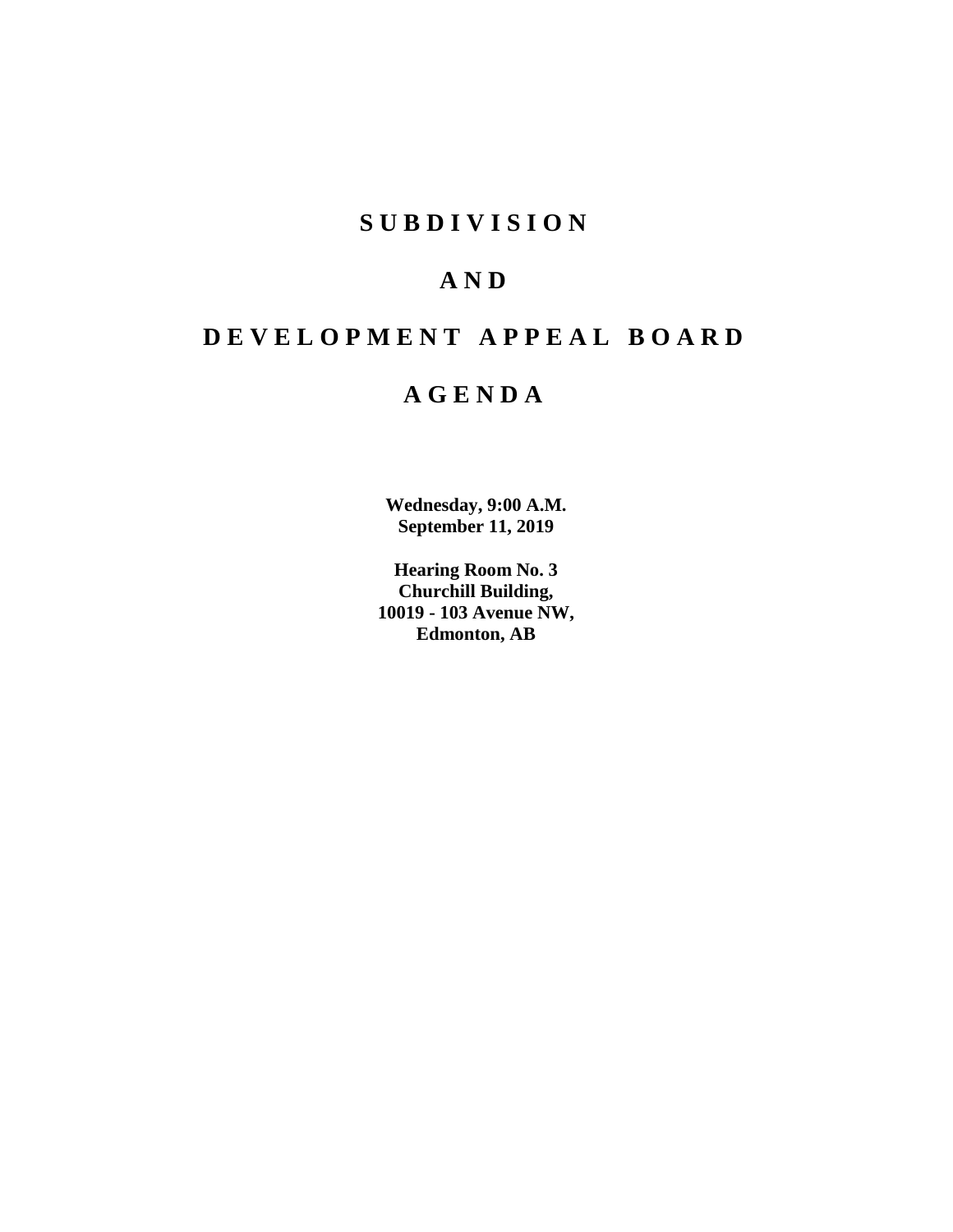# **SUBDIVISION AND DEVELOPMENT APPEAL BOARD HEARING ROOM NO. 3**

| I            | 9:00 A.M.  | SDAB-D-19-145 |                                                                                                                                                                                                                                                                                                                                                                                                                                                                                                                                                                                                                                                           |
|--------------|------------|---------------|-----------------------------------------------------------------------------------------------------------------------------------------------------------------------------------------------------------------------------------------------------------------------------------------------------------------------------------------------------------------------------------------------------------------------------------------------------------------------------------------------------------------------------------------------------------------------------------------------------------------------------------------------------------|
|              |            |               | To construct an Accessory Building with second<br>storey [art studio] (detached Garage (6.4 metres<br>by 7.32 metres at 6.3 metres in Height)                                                                                                                                                                                                                                                                                                                                                                                                                                                                                                             |
|              |            |               | 10911 - 131 Street NW<br>Project No.: 325142456-001                                                                                                                                                                                                                                                                                                                                                                                                                                                                                                                                                                                                       |
| $\mathbf{I}$ | 10:30 A.M. | SDAB-D-19-146 |                                                                                                                                                                                                                                                                                                                                                                                                                                                                                                                                                                                                                                                           |
|              |            |               | To construct an addition (4.6 square meters)<br>created by the exterior alteration to an existing<br>Apartment House building (a balcony enclosure<br>on the 15th floor) (Carlisle)                                                                                                                                                                                                                                                                                                                                                                                                                                                                       |
|              |            |               | 11826 - 100 Avenue NW<br>Project No.: 325100871-001                                                                                                                                                                                                                                                                                                                                                                                                                                                                                                                                                                                                       |
| Ш            | 1:30 P.M.  | SDAB-D-19-147 |                                                                                                                                                                                                                                                                                                                                                                                                                                                                                                                                                                                                                                                           |
|              |            |               | To construct a three storey addition to an<br>existing Minor Impact Utility Services Use<br>building (Street Railway Substation No. 600),<br>and to change the Use to a mixed Use<br>Commercial building to the basement floor -<br>Specialty Food Services; main floor - one<br>Restaurant and one General Retail Store; second<br>floor - General Retail Stores; third floor - one<br>Bar and Neighbourhood Pub with 54.1 square<br>metres of Public Space and two Professional,<br>Financial and Office Support Services Uses);<br>and to construct exterior alterations on the Site<br>(upgrading the concrete paving, adding benches<br>and seating) |
|              |            |               | 10643 - 124 Street NW<br>Project No.: 309196698-001                                                                                                                                                                                                                                                                                                                                                                                                                                                                                                                                                                                                       |

*the authority under the Edmonton Zoning Bylaw 12800.*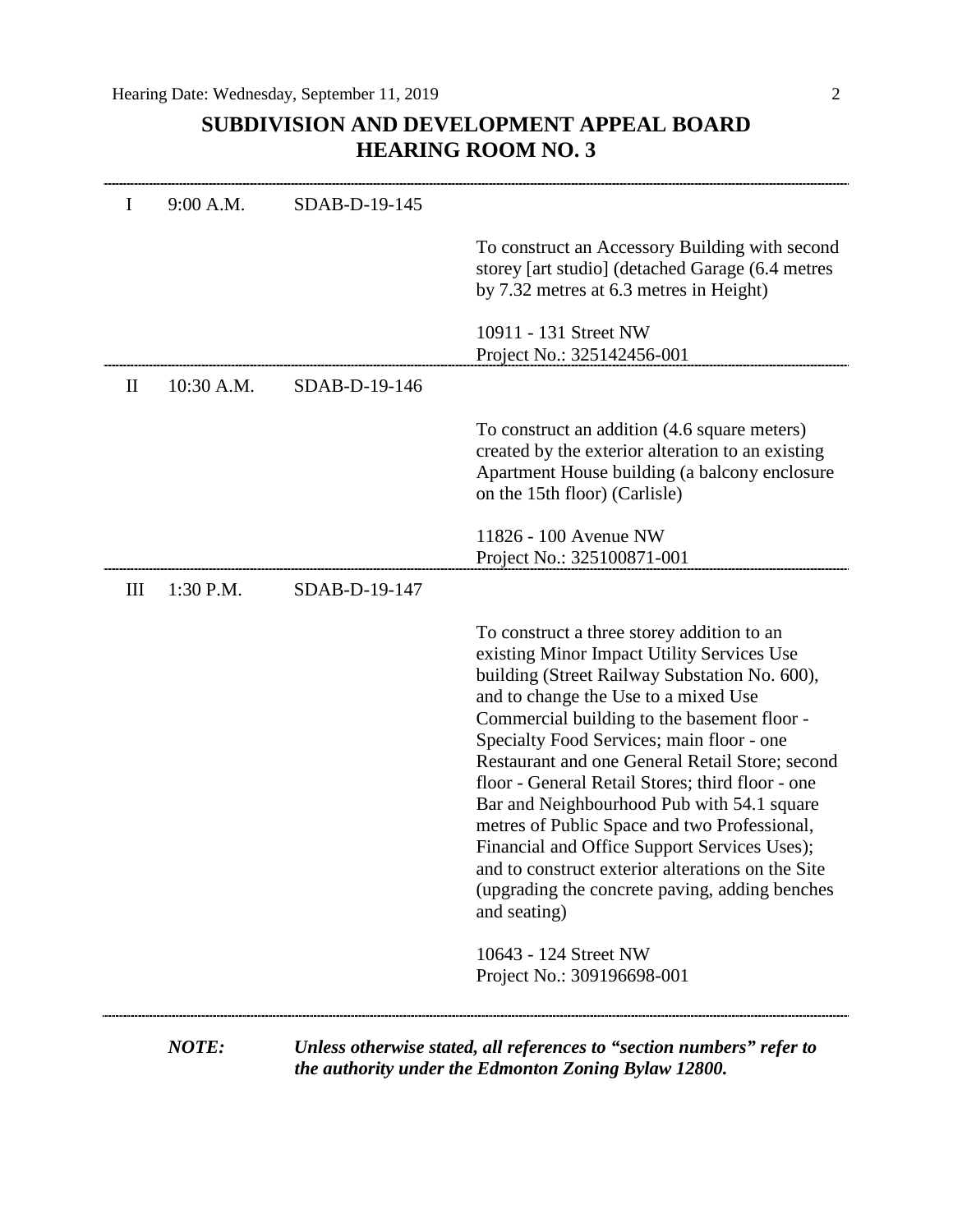| AN APPEAL FROM THE DECISION OF THE DEVELOPMENT OFFICER |                                                                                                                                               |
|--------------------------------------------------------|-----------------------------------------------------------------------------------------------------------------------------------------------|
| <b>APPELLANT:</b>                                      |                                                                                                                                               |
| <b>APPLICATION NO.:</b>                                | 325142456-001                                                                                                                                 |
| <b>APPLICATION TO:</b>                                 | Construct an Accessory Building with<br>second storey [art studio] (detached<br>Garage (6.4 metres by 7.32 metres at 6.3<br>metres in Height) |
| <b>DECISION OF THE</b><br>DEVELOPMENT AUTHORITY:       | Refused                                                                                                                                       |
| <b>DECISION DATE:</b>                                  | July 25, 2019                                                                                                                                 |
| DATE OF APPEAL:                                        | August 15, 2019                                                                                                                               |
| <b>MUNICIPAL DESCRIPTION</b><br>OF SUBJECT PROPERTY:   | 10911 - 131 Street NW                                                                                                                         |
| <b>LEGAL DESCRIPTION:</b>                              | Plan 6303ET Blk 1 Lot 13                                                                                                                      |
| ZONE:                                                  | (RF1) Single Detached Residential Zone                                                                                                        |
| <b>OVERLAY:</b>                                        | Mature Neighbourhood Overlay                                                                                                                  |
| <b>STATUTORY PLAN:</b>                                 | West Ingle Area Redevelopment Plan                                                                                                            |

# *Grounds for Appeal*

The Appellant provided the following reasons for appealing the decision of the Development Authority:

# **Application and Permit Chronology**

In planning for the new house and garage, it was my intention to build a house with a suite in the basement and a garage with an art studio / workshop for personal use, above the garage.

- On May 9, 2019 my builder (Fankhanel Development Inc) submitted applications to build a new house with a Developed Basement and a Detached Garage with a Garden Suite.
- On June 20, 2019: I received City email notification explaining that the City viewed the Developed Basement drawings as a Secondary Suite and that a Secondary Suite and Garden Suite may not coexist.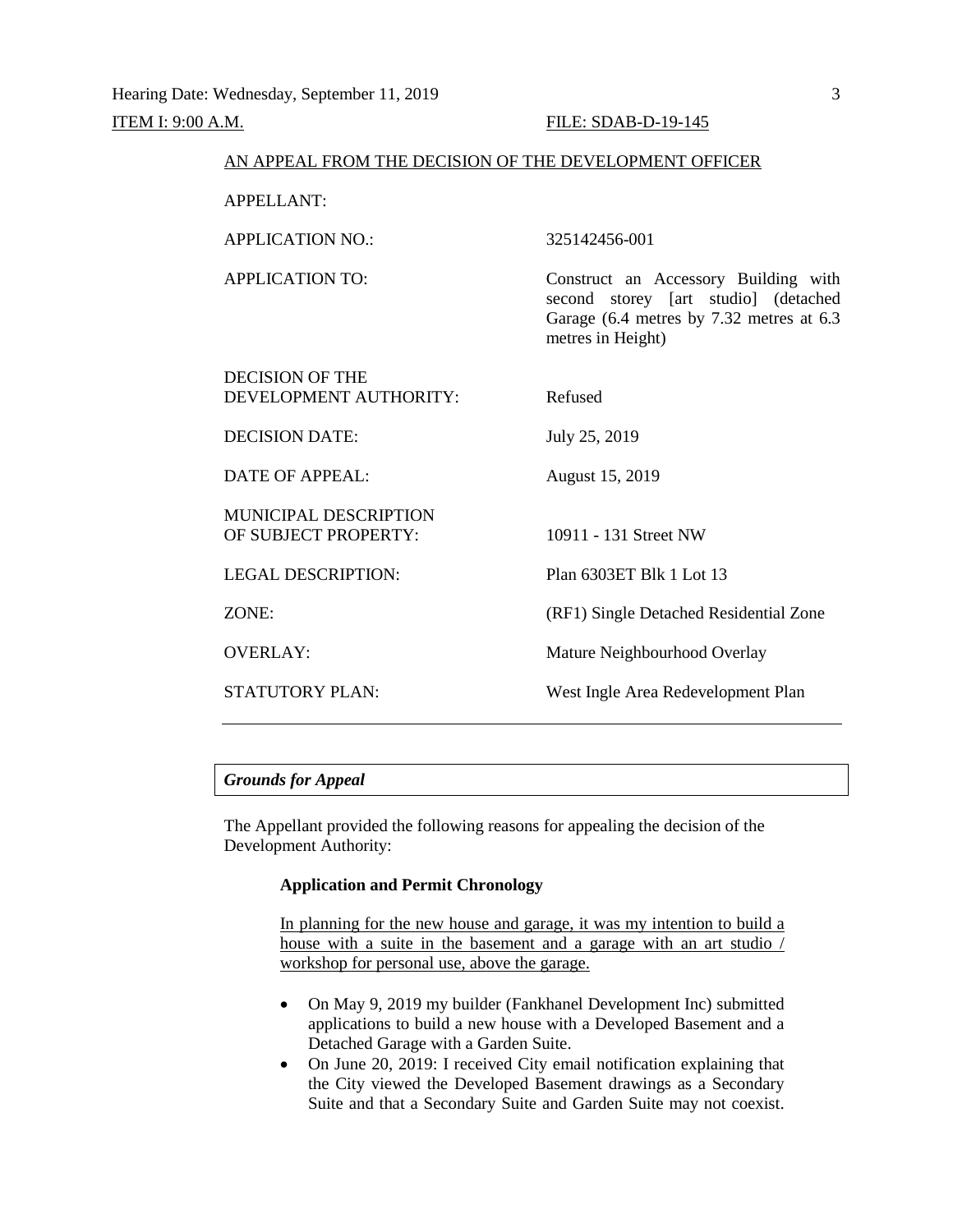Hence, I submitted a 'Cancellation and/or Refund Request Form' to cancel the Garden Suite Application.

- On June 26, 2019 the City accepted my request to cancel the Garden Suite application.
- On July 11, 2019 I submitted an application to build a Detached Garage with an Art Studio/Workshop for private use.
- On July 16, 2019 the City approved a Development Permit for the house including a Secondary Suite in the basement.
- On July 25, 2019 the City declined my application for a Detached Garage with a second floor private Art Studio / Workshop due to height restrictions. The design exceeds the 4.3m height restriction. All other criteria were met.

### **Private Art Studio / Workshop Design and Purpose**

I'm requesting a review by the SDAB to seek support for building a Detached Garage with an Art Studio with a height in excess of the 4.3 m restriction set forth in the Zoning Bylaw.

The Art Studio would be constructed as a 2nd floor on a Detached Garage with the following features:

- The Studio is designed as an open space workshop for my personal use as an artist. The design meets all City standards except for the height. The structural design specifications have been reviewed and approved by a professional engineer (MR Engineering Ltd, Edmonton).
- The space will take in most of its natural light from skylights on the South side of the roof as well as two windows on the West side (facing inside the yard) and the East side (facing the back alley).
- The studio will have a small bathroom and a utility sink, but will not have a kitchen.
- The studio will only have private access from my backyard.
- There will be no traffic or parking impact beyond the normal use of my own vehicle.
- The studio space will not be used as a showroom or gallery for guests or clients. Please note that in the past, I've had my work on display at art galleries in Edmonton and other galleries throughout Canada, as well as in private showings in England, the U.S.A., the Netherlands and Japan.
- The studio does not view into neighbouring vards or homes; the windows on the North side will be obscured. The studio windows on the East side look out onto a high garage and trees. The horizontal piano windows on the South side of the art studio / workshop are at the upper end of the South wall.
	- o The North side neighbour built a new garage 3 years ago. It is close to or equal to the 4.3m standard.
	- o The East side neighbour built a new garage approximately 10 years ago. It is close to the 4.3m standard
	- o The neighbour South of my lot has an older garage with a full size driveway, obscured by mature trees.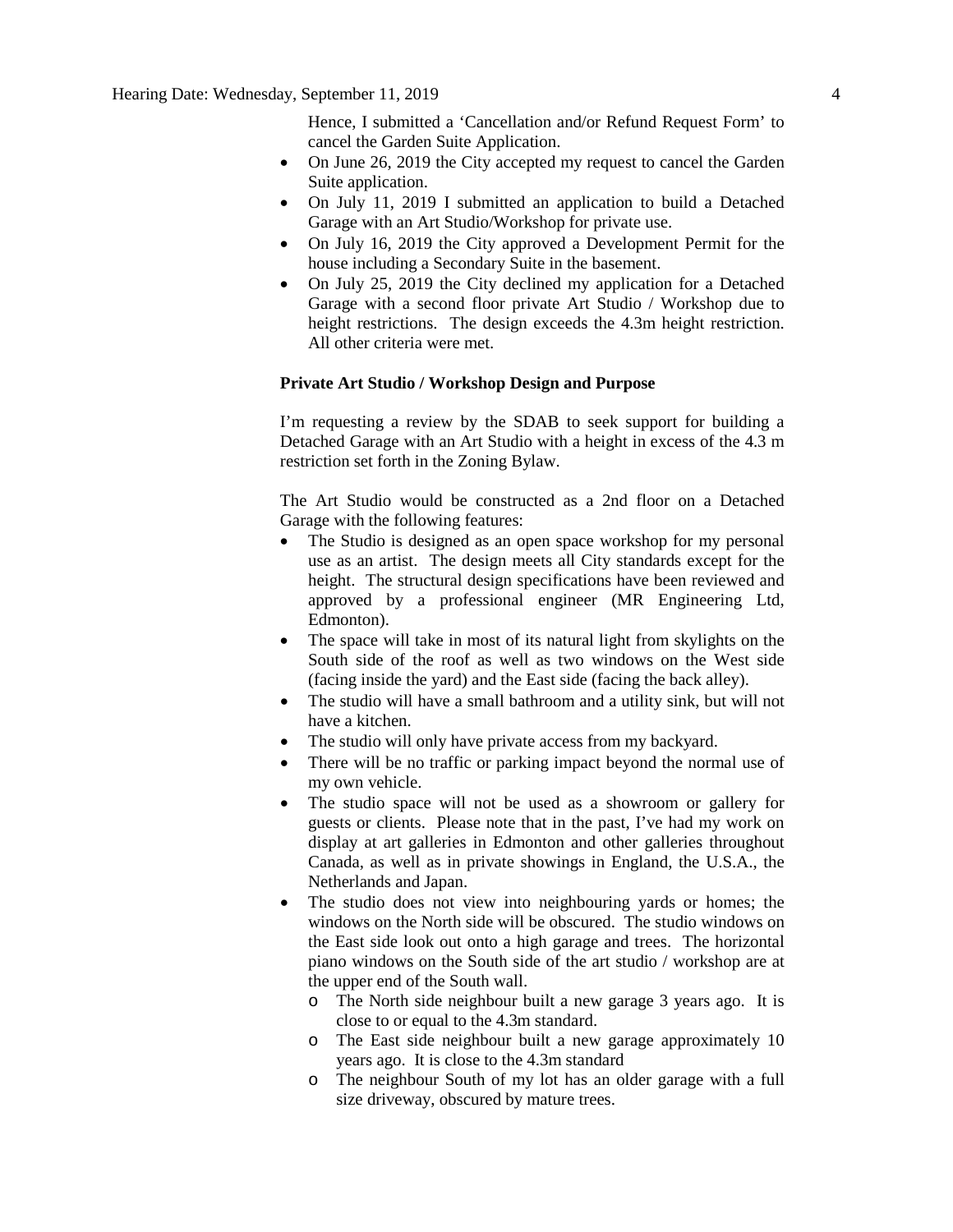# **\*Attachments included in the SDAB-D-19-145 file.**

*General Matters*

#### **Appeal Information:**

The *Municipal Government Act*, RSA 2000, c M-26 states the following:

#### **Grounds for Appeal**

**685(1)** If a development authority

- (a) fails or refuses to issue a development permit to a person,
- (b) issues a development permit subject to conditions, or
- (c) issues an order under section 645,

the person applying for the permit or affected by the order under section 645 may appeal to the subdivision and development appeal board.

#### **Appeals**

**686(1)** A development appeal to a subdivision and development appeal board is commenced by filing a notice of the appeal, containing reasons, with the board,

- (a) in the case of an appeal made by a person referred to in section 685(1)
	- (i) with respect to an application for a development permit,
		- (A) within 21 days after the date on which the written decision is given under section 642, […]

#### **Hearing and Decision**

**687(3)** In determining an appeal, the subdivision and development appeal board

…

- (a.1) must comply with the land use policies;
- (a.2) subject to section 638, must comply with any applicable statutory plans;
- (a.3) subject to clauses (a.4) and (d), must comply with any land use bylaw in effect;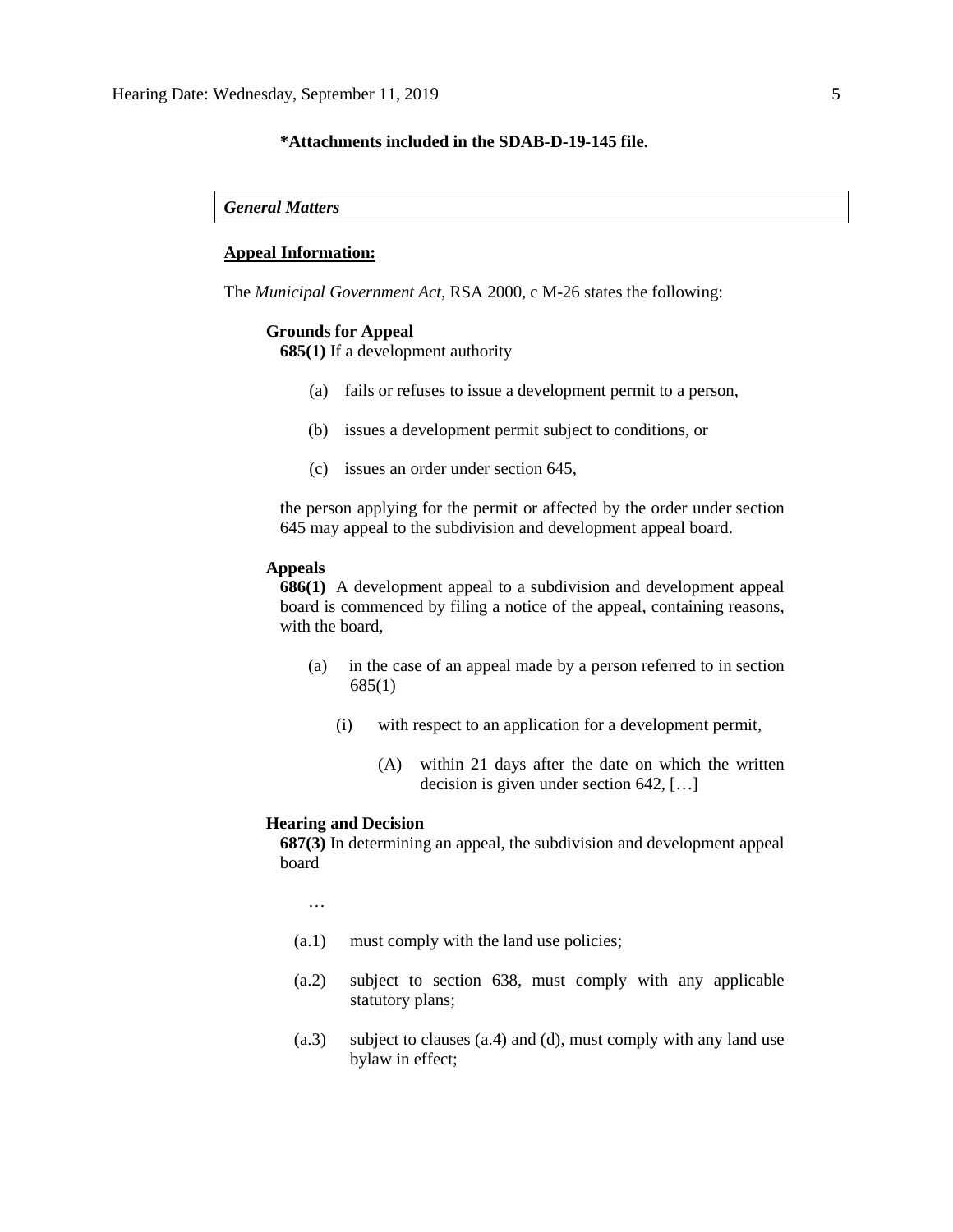- (a.4) must comply with the applicable requirements of the regulations under the Gaming, Liquor and Cannabis Act respecting the location of premises described in a cannabis licence and distances between those premises and other premises;
	- …
	- (c) may confirm, revoke or vary the order, decision or development permit or any condition attached to any of them or make or substitute an order, decision or permit of its own;
	- (d) may make an order or decision or issue or confirm the issue of a development permit even though the proposed development does not comply with the land use bylaw if, in its opinion,
		- (i) the proposed development would not
			- (A) unduly interfere with the amenities of the neighbourhood, or
			- (B) materially interfere with or affect the use, enjoyment or value of neighbouring parcels of land,

and

(ii) the proposed development conforms with the use prescribed for that land or building in the land use bylaw.

#### **General Provisions from the** *Edmonton Zoning Bylaw:*

# Under section 110.2(7), **Single Detached Housing** is a **Permitted Use** in the **(RF1) Single Detached Residential Zone.**

Under section 6.1, **Accessory** means "when used to describe a Use or building, a Use or building naturally or normally incidental, subordinate, and devoted to the principal Use or building, and located on the same lot or Site."

Under section 6.1, **Garage** means "an Accessory building, or part of a principal building designed and used primarily for the storage of motor vehicles and includes a carport."

Under section 7.2(3), **Garden Suite** means:

an Accessory building containing a Dwelling, which is located separate from the principal Use which is Single Detached Housing, and which may contain a Parking Area. A Garden Suite has cooking facilities, food preparation, sleeping and sanitary facilities which are separate from those of the principal Dwelling located on the Site. This Use Class does not include Secondary Suites, Blatchford Lane Suites, or Blatchford Accessory Suites.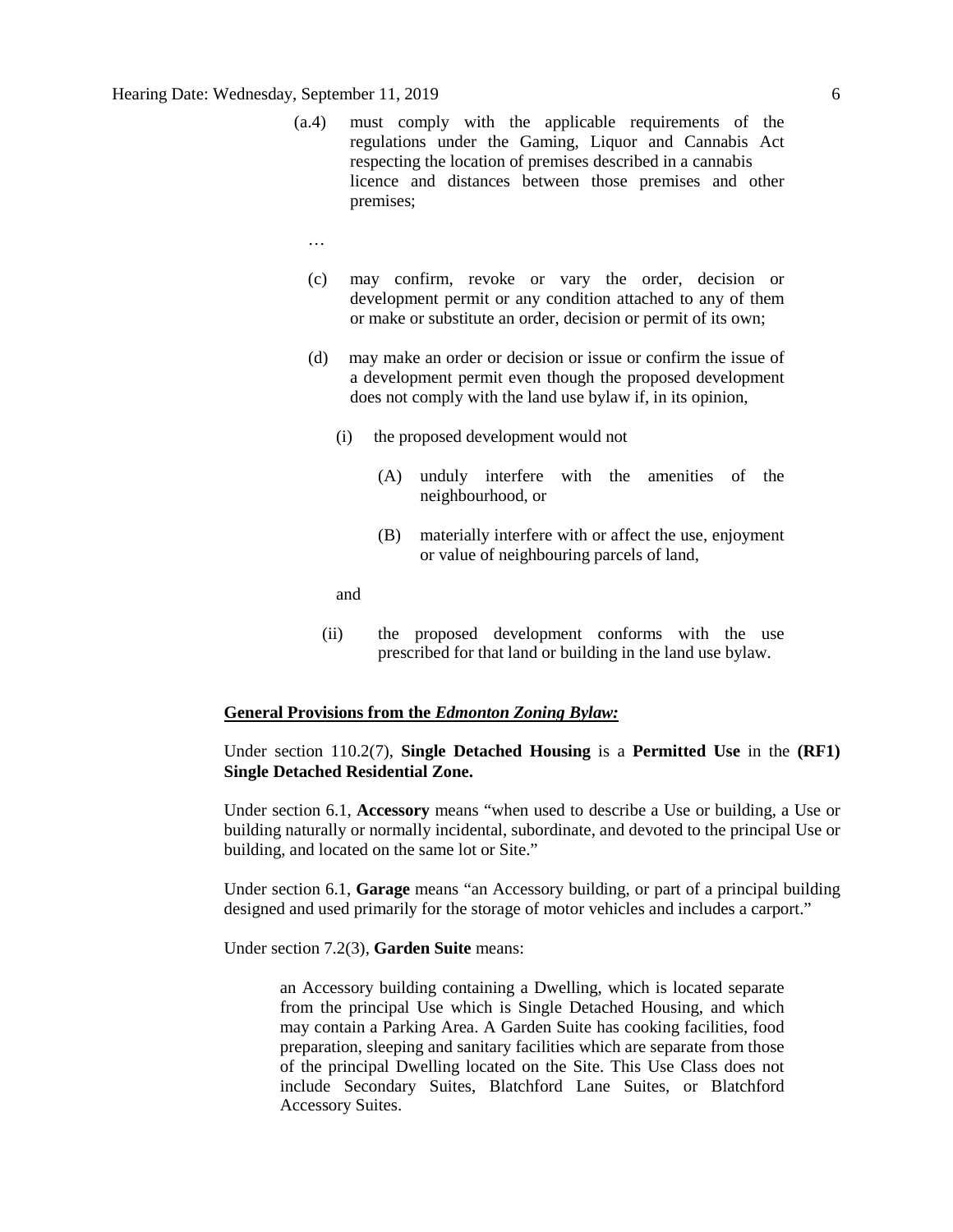Under section 6.1, **Dwelling** means:

a self contained unit comprised of one or more rooms accommodating sitting, sleeping, sanitary facilities, and a principal kitchen for food preparation, cooking, and serving. A Dwelling is used permanently or semi-permanently as a residence for a single Household.

Under section 6.1, **Height** means "a vertical distance between two points."

Section 110.1 states that the **General Purpose** of **(RF1) Single Detached Residential Zone** is "to provide for Single Detached Housing while allowing other forms of small scale housing in the form of Secondary Suites, Garden Suites, Semi-detached Housing and Duplex Housing."

Section 814.1 states that the **General Purpose** of the **Mature Neighbourhood Overlay** is:

to regulate residential development in Edmonton's mature residential neighbourhoods, while responding to the context of surrounding development, maintaining the pedestrian-oriented design of the streetscape, and to provide an opportunity for consultation by gathering input from affected parties on the impact of a proposed variance to the Overlay regulations.

*Accessory Buildings in Residential Zones - Height*

Section 50.3(3) states "an Accessory building or structure shall not exceed 4.3 m  $\lceil \ldots \rceil$ "

### **Development Officer's Determination**

**Height (Midpoint) - The Accessory Building (Garage) shall not exceed a Height of 4.3 m (Section 50.3.3). Maximum: 4.3 m Proposed: 6.3 m Exceeds by: 2.0 m** [unedited]

# *Height and Grade*

Section 52.2(c) states:

In determining whether a development conforms to the maximum Height permissible in any Zone, the following regulations shall apply:

…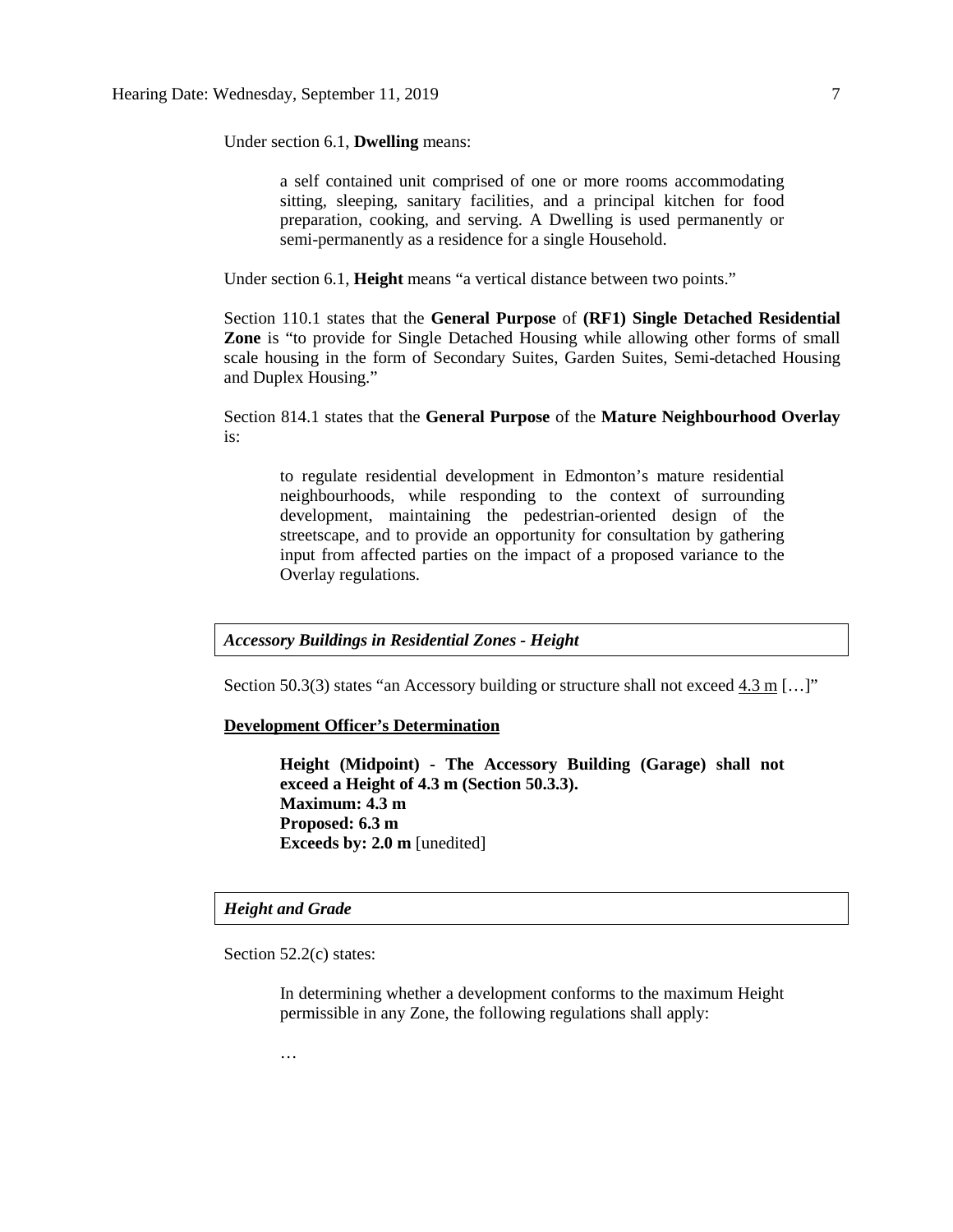Hearing Date: Wednesday, September 11, 2019 8

c. Where the maximum Height as determined by Section 52.1 is measured to the midpoint, the ridge line of the roof shall not extend more than  $1.5$  m above the maximum permitted building Height of the Zone or overlay, or in the case of a Garden Suite the maximum permitted building Height in accordance with [Section 87](http://webdocs.edmonton.ca/InfraPlan/zoningbylaw/ZoningBylaw/Part1/Special_Land/87_Garage_and_Garden_Suites.htm) of this Bylaw.

# **Development Officer's Determination**

**Height (Ridge) - The Accessory Building (Garage) roof ridge line shall not extend more than 1.5 m above the permitted building Height of 4.3 m (Section 52.2.c). Maximum ridge height: 5.8 m (4.3 m + 1.5 m) Proposed ridge height: 6.88 m Exceeds by: 1.08 m** [unedited]

# Notice to Applicant/Appellant

Provincial legislation requires that the Subdivision and Development Appeal Board issue its official decision in writing within fifteen days of the conclusion of the hearing.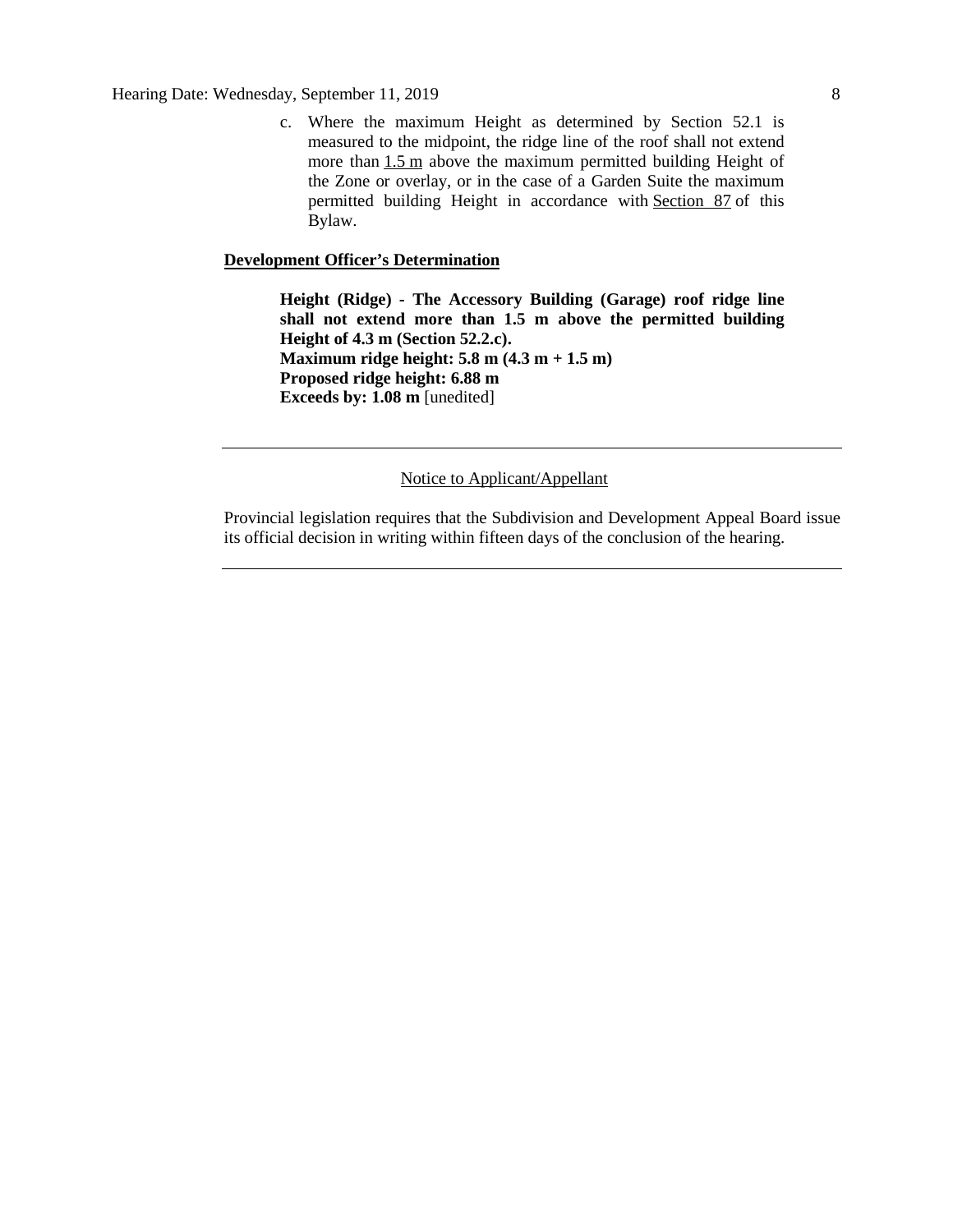|                                                                                                               |                                                                                                          |                        |                                                   | Project Number: 325142456-001<br><b>Application Date:</b><br>JUL 10, 2019                                                                                    |  |  |  |
|---------------------------------------------------------------------------------------------------------------|----------------------------------------------------------------------------------------------------------|------------------------|---------------------------------------------------|--------------------------------------------------------------------------------------------------------------------------------------------------------------|--|--|--|
| <b><i><u><u><b>MONTON</b></u></u></i></b>                                                                     |                                                                                                          |                        |                                                   | Printed:<br>July 25, 2019 at 11:37 AM                                                                                                                        |  |  |  |
|                                                                                                               |                                                                                                          | <b>Application for</b> |                                                   | Page:<br>1 of 2                                                                                                                                              |  |  |  |
| <b>Accessory Building Permit</b>                                                                              |                                                                                                          |                        |                                                   |                                                                                                                                                              |  |  |  |
| This document is a Development Permit Decision for the development application described below.               |                                                                                                          |                        |                                                   |                                                                                                                                                              |  |  |  |
| Applicant<br>Property Address(es) and Legal Description(s)                                                    |                                                                                                          |                        |                                                   |                                                                                                                                                              |  |  |  |
|                                                                                                               |                                                                                                          |                        | 10911 - 131 STREET NW<br>Plan 6303ET Blk 1 Lot 13 |                                                                                                                                                              |  |  |  |
|                                                                                                               | <b>Location(s) of Work</b>                                                                               |                        |                                                   |                                                                                                                                                              |  |  |  |
|                                                                                                               |                                                                                                          | Suite:                 |                                                   | 10911 - 131 STREET NW                                                                                                                                        |  |  |  |
|                                                                                                               |                                                                                                          |                        | Entryway: 10911 - 131 STREET NW                   |                                                                                                                                                              |  |  |  |
|                                                                                                               |                                                                                                          |                        | Building: 10911 - 131 STREET NW                   |                                                                                                                                                              |  |  |  |
| <b>Scope of Application</b>                                                                                   |                                                                                                          |                        |                                                   |                                                                                                                                                              |  |  |  |
|                                                                                                               |                                                                                                          |                        |                                                   | To construct an Accessory Building with second storey [art studio] (detached Garage $(6.4 \text{ m x } 7.32 \text{ m } \text{@ } 6.3 \text{ m m }$ Height)). |  |  |  |
| <b>Permit Details</b>                                                                                         |                                                                                                          |                        |                                                   |                                                                                                                                                              |  |  |  |
| <b>Class Of Permit:</b>                                                                                       |                                                                                                          |                        | Site Area (sq. m.): 649.97                        |                                                                                                                                                              |  |  |  |
| Stat. Plan Overlay/Annex Area: Mature Neighbourhood<br>Overlay                                                |                                                                                                          |                        |                                                   |                                                                                                                                                              |  |  |  |
| I/We certify that the above noted details are correct.                                                        |                                                                                                          |                        |                                                   |                                                                                                                                                              |  |  |  |
| Applicant signature:                                                                                          |                                                                                                          |                        |                                                   |                                                                                                                                                              |  |  |  |
| <b>Development Application Decision</b>                                                                       |                                                                                                          |                        |                                                   |                                                                                                                                                              |  |  |  |
| Refused                                                                                                       |                                                                                                          |                        |                                                   |                                                                                                                                                              |  |  |  |
| <b>Issue Date: Jul 25, 2019</b>                                                                               | Development Authority: WATTS, STACY                                                                      |                        |                                                   |                                                                                                                                                              |  |  |  |
| <b>Reason for Refusal</b><br>Maximum: 4.3 m<br>Proposed: 6.3 m<br>Exceeds by: 2.0 m                           | Height (Midpoint) - The Accessory Building (Garage) shall not exceed a Height of 4.3 m (Section 50.3.3). |                        |                                                   |                                                                                                                                                              |  |  |  |
| Height of $4.3 \text{ m}$ (Section $52.2 \text{ c}$ ).<br>Proposed ridge height: 6.88 m<br>Exceeds by: 1.08 m | Maximum ridge height: $5.8 \text{ m} (4.3 \text{ m} + 1.5 \text{ m})$                                    |                        |                                                   | Height (Ridge) - The Accessory Building (Garage) roof ridge line shall not extend more than 1.5 m above the permitted building                               |  |  |  |
| <b>Rights of Appeal</b>                                                                                       | through 689 of the Municipal Government Act.                                                             |                        |                                                   | The Applicant has the right of appeal within 21 days after the date on which the decision is made, as outlined in Section 683                                |  |  |  |
| <b>Building Permit Decision</b><br>Refused                                                                    |                                                                                                          |                        |                                                   |                                                                                                                                                              |  |  |  |
|                                                                                                               |                                                                                                          |                        |                                                   |                                                                                                                                                              |  |  |  |
| Fees                                                                                                          |                                                                                                          |                        |                                                   |                                                                                                                                                              |  |  |  |
|                                                                                                               | <b>Fee Amount</b>                                                                                        | <b>Amount Paid</b>     | Receipt#                                          | Date Paid                                                                                                                                                    |  |  |  |
| Safety Codes Fee                                                                                              | \$4.50                                                                                                   | \$4.50                 | 05982401                                          | Jul 10, 2019                                                                                                                                                 |  |  |  |
|                                                                                                               |                                                                                                          | THIS IS NOT A PERMIT   |                                                   |                                                                                                                                                              |  |  |  |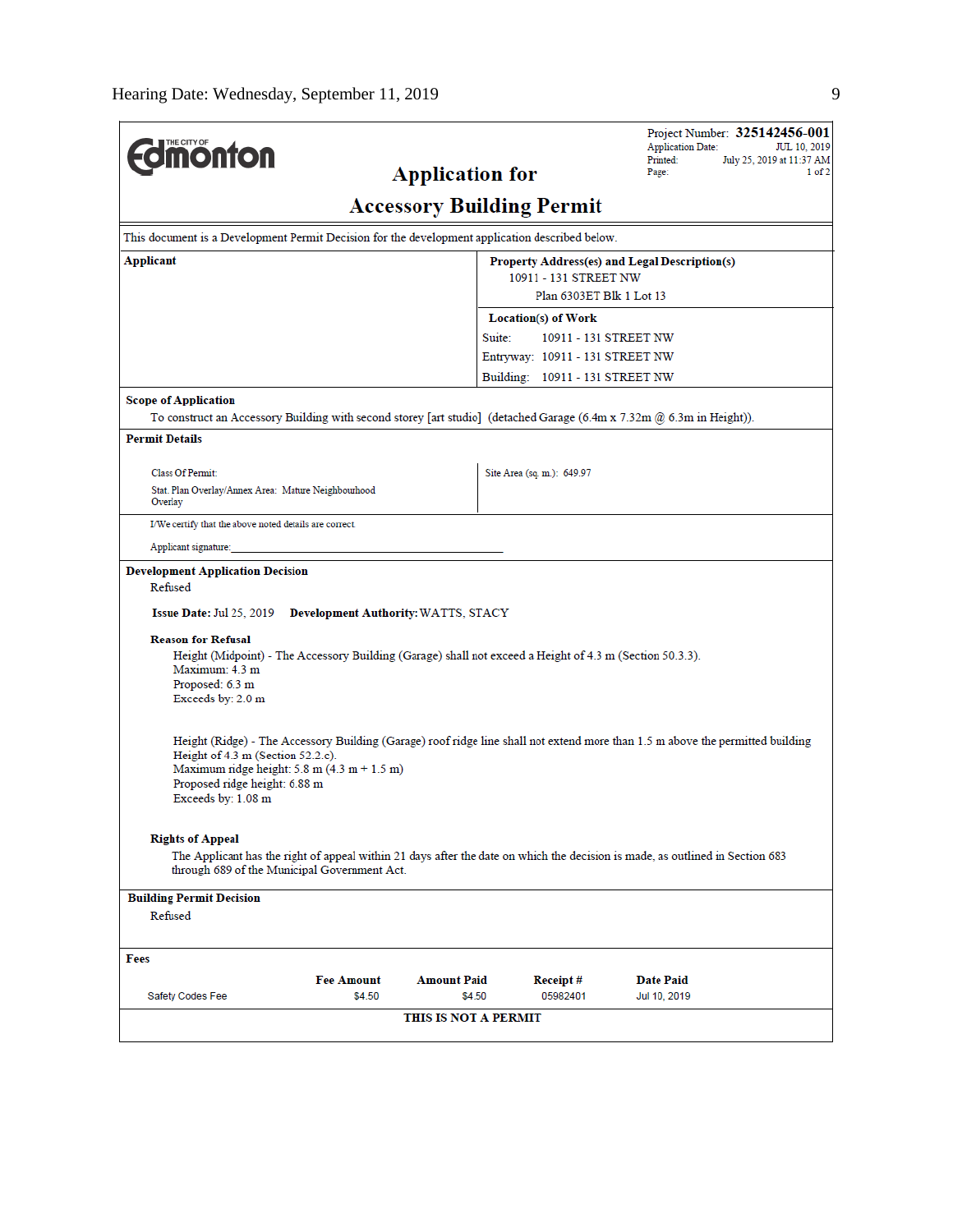| <b><i><u>dinonton</u></i></b>                      |                   |                                  |          | <b>Application Date:</b><br>Printed: | Project Number: 325142456-001<br>JUL 10, 2019<br>July 25, 2019 at 11:37 AM |
|----------------------------------------------------|-------------------|----------------------------------|----------|--------------------------------------|----------------------------------------------------------------------------|
|                                                    |                   | <b>Application for</b>           |          | Page:                                | $2$ of $2$                                                                 |
|                                                    |                   | <b>Accessory Building Permit</b> |          |                                      |                                                                            |
| Fees                                               |                   |                                  |          |                                      |                                                                            |
|                                                    | <b>Fee Amount</b> | <b>Amount Paid</b>               | Receipt# | <b>Date Paid</b>                     |                                                                            |
| <b>Development Application Fee</b>                 | \$118.00          | \$118.00                         | 05982401 | Jul 10, 2019                         |                                                                            |
| <b>Building Permit Fee (Accessory</b><br>Building) | \$110.00          | \$110.00                         | 05982401 | Jul 10, 2019                         |                                                                            |
| <b>Total GST Amount:</b>                           | \$0.00            |                                  |          |                                      |                                                                            |
| <b>Totals for Permit:</b>                          | \$232.50          | \$232.50                         |          |                                      |                                                                            |
|                                                    |                   |                                  |          |                                      |                                                                            |
|                                                    |                   |                                  |          |                                      |                                                                            |
|                                                    |                   |                                  |          |                                      |                                                                            |
|                                                    |                   |                                  |          |                                      |                                                                            |
|                                                    |                   |                                  |          |                                      |                                                                            |
|                                                    |                   |                                  |          |                                      |                                                                            |
|                                                    |                   |                                  |          |                                      |                                                                            |
|                                                    |                   |                                  |          |                                      |                                                                            |
|                                                    |                   |                                  |          |                                      |                                                                            |
|                                                    |                   |                                  |          |                                      |                                                                            |
|                                                    |                   |                                  |          |                                      |                                                                            |
|                                                    |                   |                                  |          |                                      |                                                                            |
|                                                    |                   |                                  |          |                                      |                                                                            |
|                                                    |                   |                                  |          |                                      |                                                                            |
|                                                    |                   |                                  |          |                                      |                                                                            |
|                                                    |                   |                                  |          |                                      |                                                                            |
|                                                    |                   |                                  |          |                                      |                                                                            |
|                                                    |                   |                                  |          |                                      |                                                                            |
|                                                    |                   |                                  |          |                                      |                                                                            |
|                                                    |                   |                                  |          |                                      |                                                                            |
|                                                    |                   |                                  |          |                                      |                                                                            |
|                                                    |                   |                                  |          |                                      |                                                                            |
|                                                    |                   |                                  |          |                                      |                                                                            |
|                                                    |                   | THIS IS NOT A PERMIT             |          |                                      |                                                                            |
|                                                    |                   |                                  |          |                                      |                                                                            |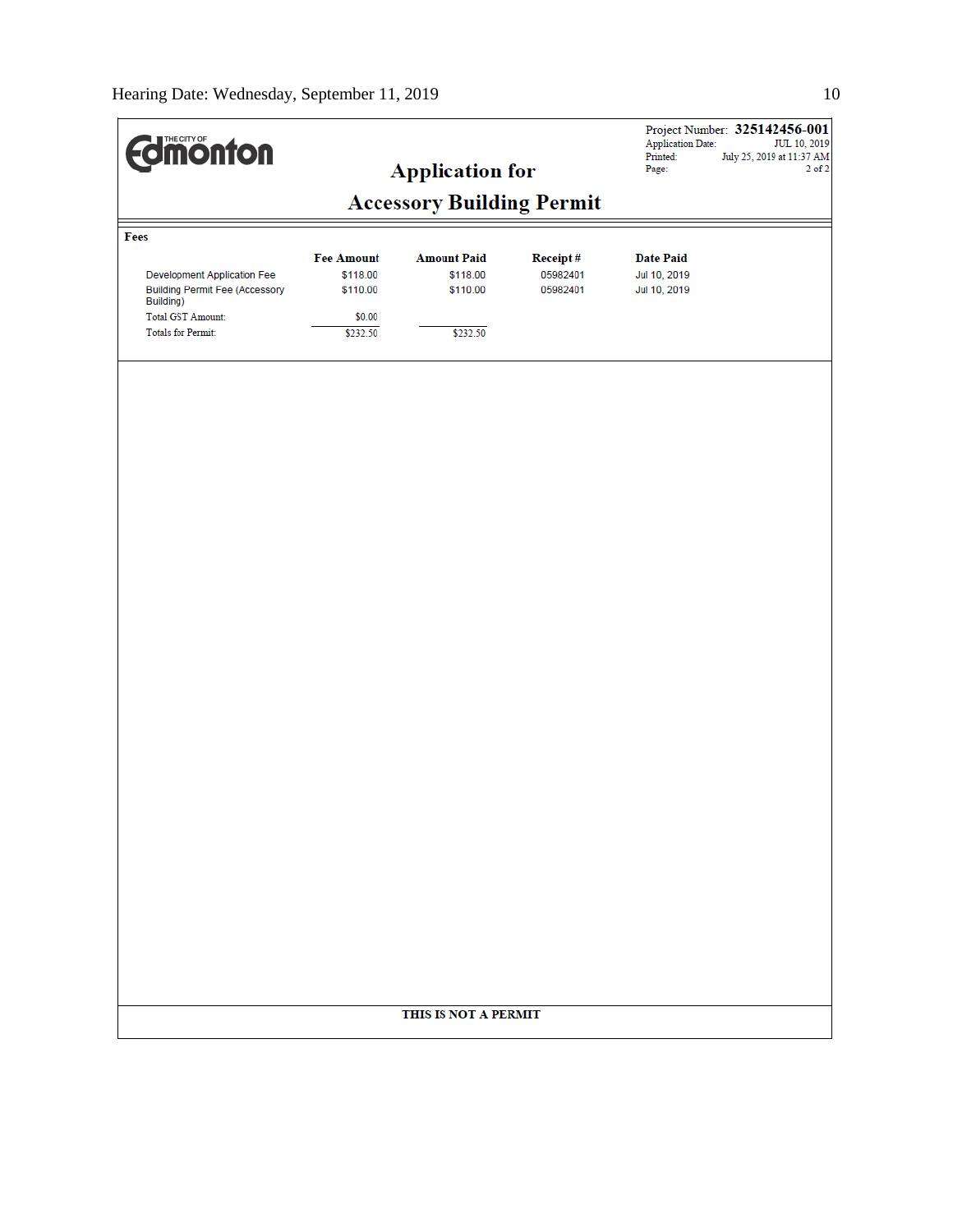

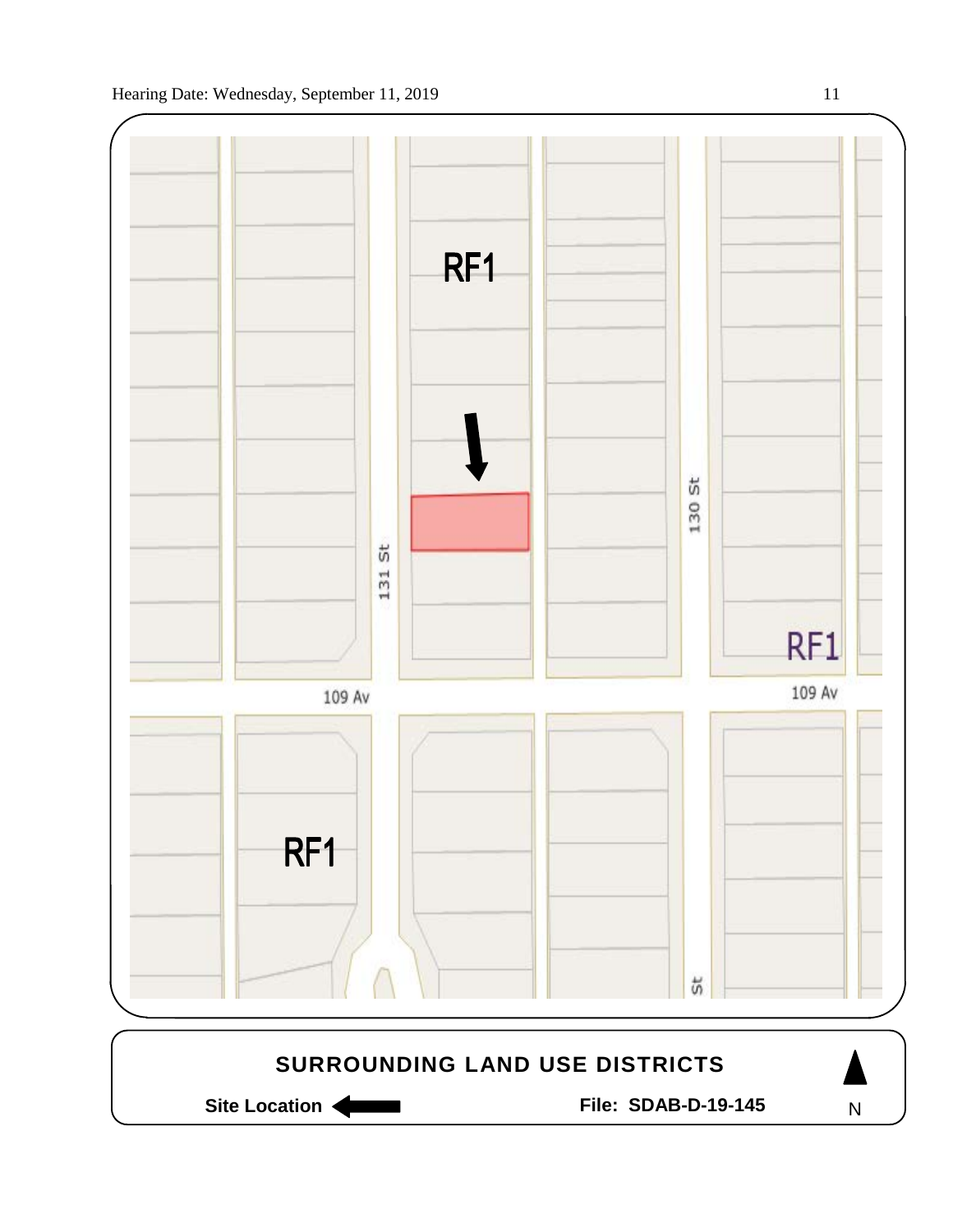#### AN APPEAL FROM THE DECISION OF THE DEVELOPMENT OFFICER

APPELLANT:

APPLICATION NO.: 325100871-001

APPLICATION TO: Construct an addition (4.6 square meters) created by the exterior alteration to an existing Apartment House building (balcony enclosure on the 15th floor) (Carlisle)

DECISION OF THE DEVELOPMENT AUTHORITY: Refused

DECISION DATE: August 9, 2019

DATE OF APPEAL: August 13, 2019

MUNICIPAL DESCRIPTION OF SUBJECT PROPERTY: 11826 - 100 Avenue NW

OVERLAY: N/A

LEGAL DESCRIPTION: Condo Common Area (Plan 8222325)

ZONE: DC1 Direct Development Control Provision (Area 7 of the Oliver Area Redevelopment Plan)

STATUTORY PLAN: Oliver Area Redevelopment Plan

#### *Grounds for Appeal*

The Appellant provided the following reasons for appealing the decision of the Development Authority:

> The application is to enclose a balcony on the 15th floor of the 19 storey Carlisle residential tower. The building was built in the 1980's prior to the establishment of a maximum FAR of 3.0, Area 7, Section 2. No area is being added to the building, however, by definition, enclosing the balcony increases the FAR. We note that there are numerous enclosed balconies on various floors throughout the building and, enclosing the balcony has no negative impact.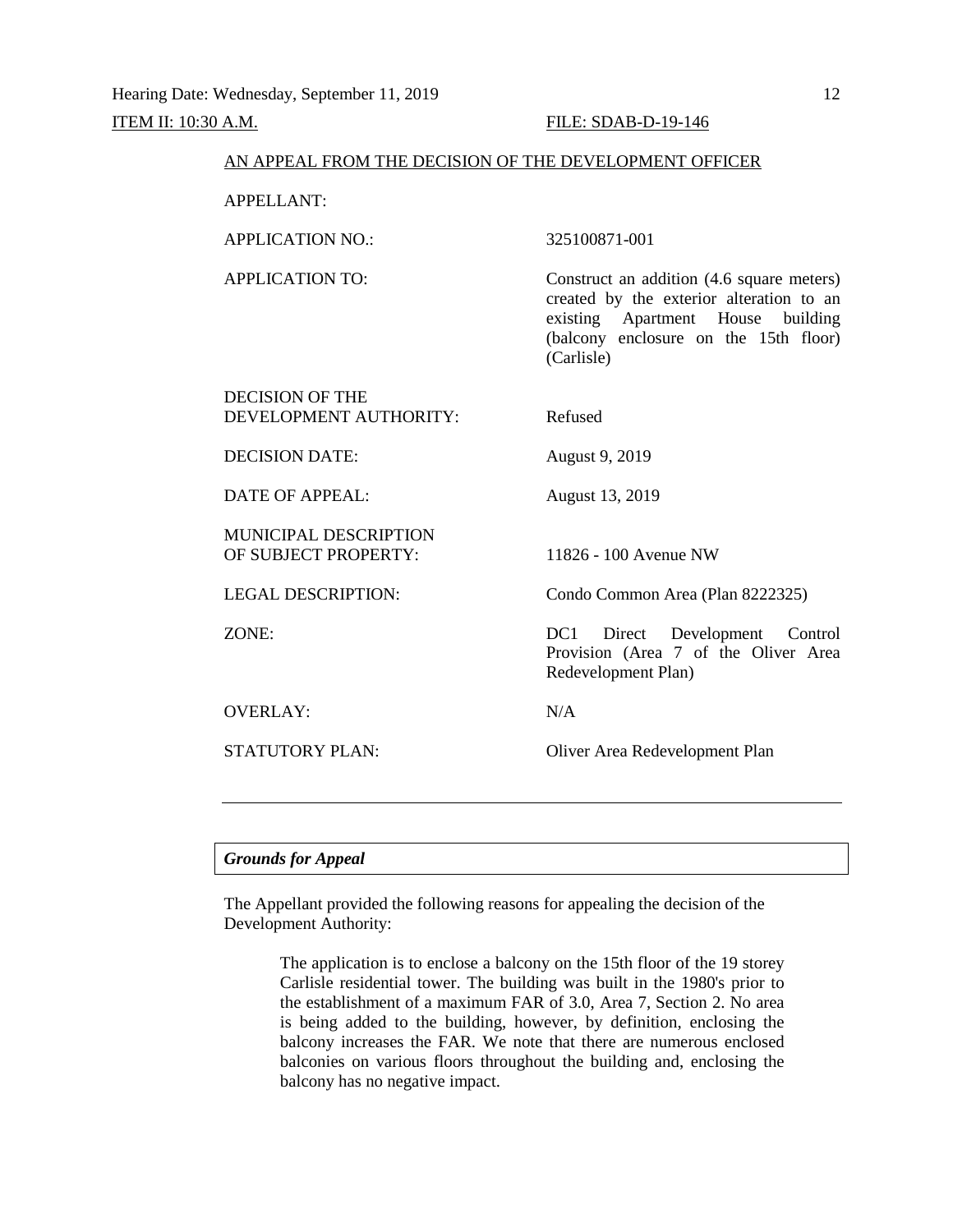#### *General Matters*

### **Appeal Information:**

The *Municipal Government Act*, RSA 2000, c M-26 states the following:

## **Grounds for Appeal**

**685(1)** If a development authority

- (a) fails or refuses to issue a development permit to a person,
- (b) issues a development permit subject to conditions, or
- (c) issues an order under section 645,

the person applying for the permit or affected by the order under section 645 may appeal to the subdivision and development appeal board.

#### **Appeals**

**686(1)** A development appeal to a subdivision and development appeal board is commenced by filing a notice of the appeal, containing reasons, with the board,

- (a) in the case of an appeal made by a person referred to in section 685(1)
	- (i) with respect to an application for a development permit,
		- (A) within 21 days after the date on which the written decision is given under section 642, […]

**685(4)** Despite subsections (1), (2) and (3), if a decision with respect to a development permit application in respect of a direct control district

- (a) …
- (b) is made by a development authority, the appeal is limited to whether the development authority followed the directions of council, and if the subdivision and development appeal board finds that the development authority did not follow the directions it may, in accordance with the directions, substitute its decision for the development authority's decision.

Section 2 of the *Edmonton Zoning Bylaw* concerning Repeal, Enactment and Transition Procedures states the following:

2.4 Subject only to the provisions in the Municipal Government Act respecting legal non-conforming Uses and notwithstanding the effect it may have on rights, vested or otherwise, the provisions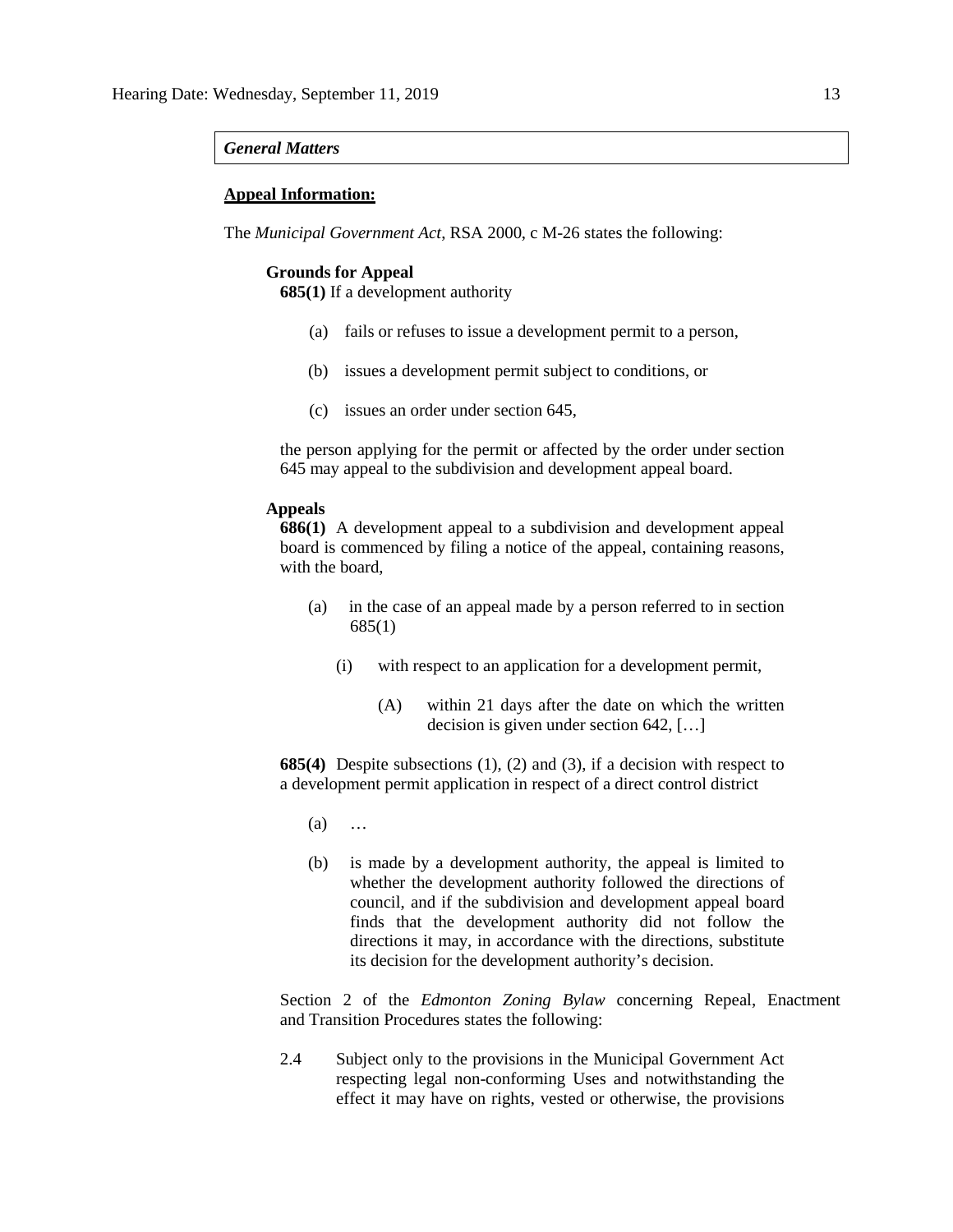of this Bylaw govern from the Effective Date onward. In particular, no application for a Development Permit shall be evaluated under the procedural or substantive provisions of the previous Land Use Bylaw after the Effective Date, even if the application was received before the Effective Date.

- …
- 2.6 Any Direct Control Districts that were in effect immediately prior to the Effective date are hereby deemed to continue in full force and effect and are hereby incorporated into Part IV of this Bylaw.
- 2.7 Unless there is an explicit statement to the contrary in a Direct Control District or Provision, any reference in a Direct Control District or Direct Control Provision to a land use bylaw shall be deemed to be a reference to the land use bylaw that was in effect at the time of the creation of the Direct Control District or Provision.

At the time of the creation of the subject Direct Control Site, the *City of Edmonton Land Use Bylaw 5996* was in effect. An Alberta Court of Appeal decision in *Parkdale-Cromdale Community League Association* v. *Edmonton (City),* 2007 ABCA 309 concluded that section 2.7 of the *Edmonton Zoning Bylaw* only applies if there is an express cross-reference in a Direct Control Bylaw passed before 2001 to a provision of the old *Land Use Bylaw*. In the absence of an express reference in the Direct Control Bylaw to the *Land Use Bylaw 5996*, it does not prevail over section 2.4 of the *Edmonton Zoning Bylaw.*

# **General Provisions from the** *DC1 (Area 7 of the Oliver Area Redevelopment Plan) Direct Development Control Provision ("DC1 Direct Development Control Provision"):*

Under section 15.8.3(i), **Apartment Housing** is a **listed Use** in the **DC1 Direct Development Control Provision**.

Section 15.8.2 states the following with respect to the **Rationale** of the **DC1 Direct Development Control Provision:**

To provide an area for high rise residential uses with design requirements to ensure that the siting and design of buildings does not unduly interfere with adjacent properties' views of the River Valley; and to provide opportunity for the conversion of existing low density residences to small scale, low impact commercial uses.

Section 15.8.4(a) states "The maximum Floor Area Ratio shall be 3.0"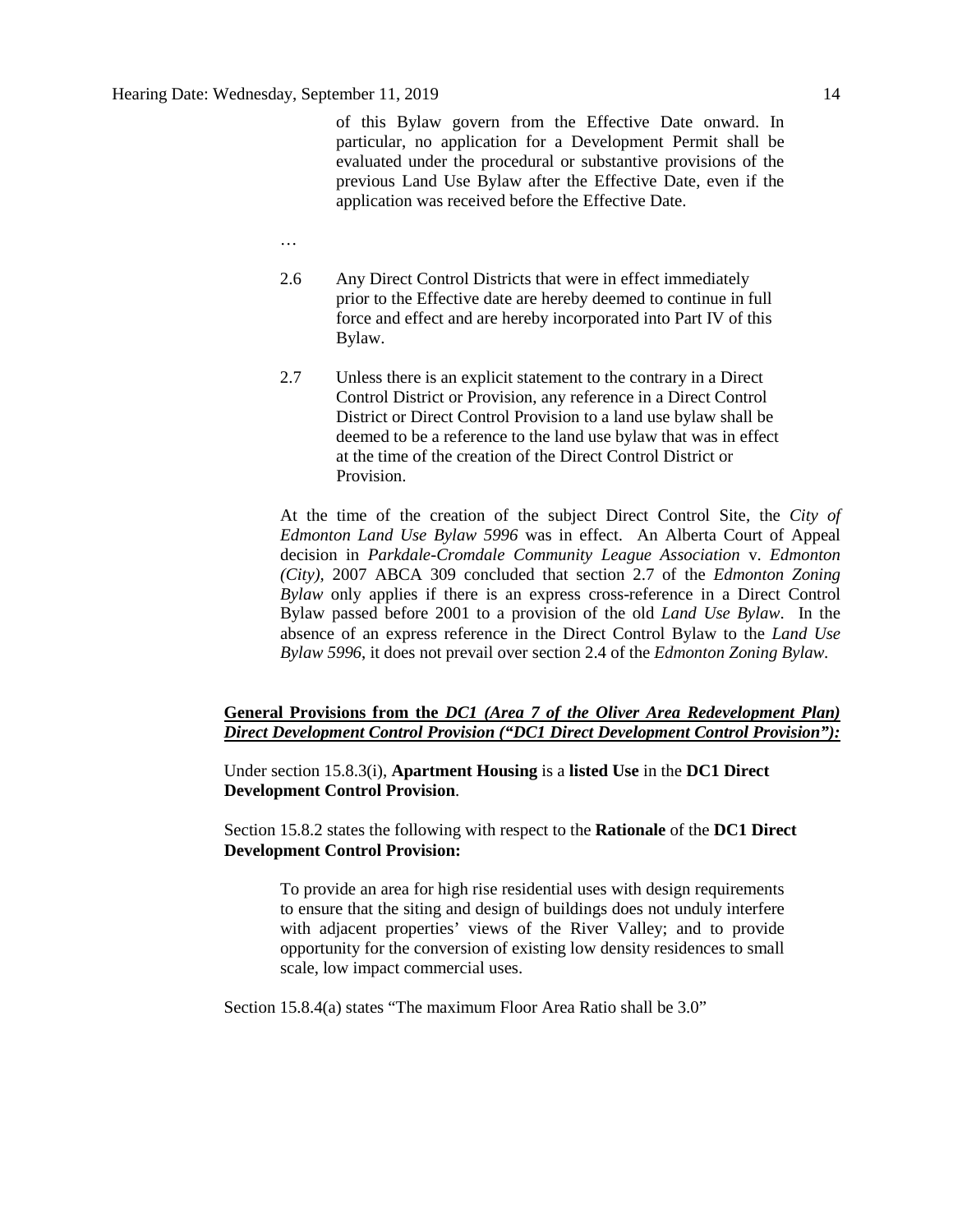#### **Development Officer's Determination**

**The maximum Floor Area Ratio (FAR) is 3.0 (Reference-: Oliver ARP, Area 7, Section 2).**

**Proposed: 4.93 Exceeds by: 1.93** [unedited]

#### **General Provisions from the** *Edmonton Land Use Bylaw 5996:*

Under section 10.1(1), **Apartment Housing** means:

development consisting of one or more Dwellings contained within a building in which the Dwellings are arranged in any horizontal or vertical configuration, which does not conform to the definition of any other Residential Use Class.

Under section 9.1(21), **Gross Floor Area** means:

the total floor area of the building or structure, contained within the outside surface of the exterior and basement walls, provided that in the case of a wall containing windows, the glazing line of windows may be used.

Under section 9.1(23), **Floor Area Ratio** means:

the numerical value of the gross floor area of the building or structure located upon a lot or building site, excluding: (a) basement areas used exclusively for storage or service to the building, (b) parking areas below grade, (c) walkways required by the Development Officer, and (d) floor areas devoted exclusively to mechanical or electrical equipment servicing the development, divided by the area of the site.

#### **General Provisions from the** *Edmonton Zoning Bylaw 12800:*

Under section 7.2(1), **Apartment Housing** means:

development consisting of one or more Dwellings contained within a building in which the Dwellings are arranged in any horizontal or vertical configuration, which does not conform to the definition of any other Residential Use.

Under section 6.1, **Floor Area** means:

the total Floor Area of the building or structure, contained within the outside surface of the exterior and Basement walls, provided that in the case of a wall containing windows, the glazing line of windows may be used.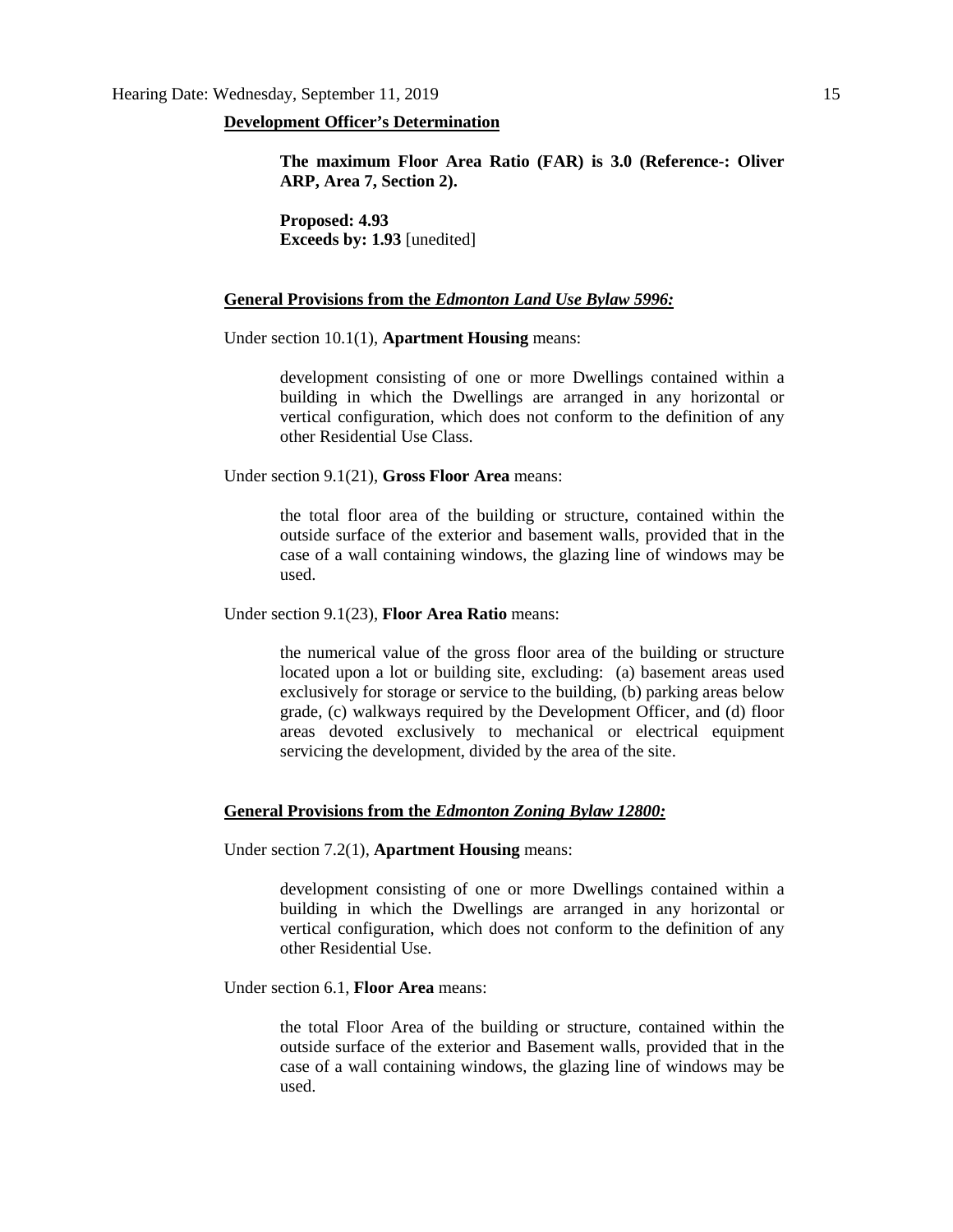## Under section 6.1, **Floor Area Ratio** means:

the numerical value of the Floor Area of the building or structure relative to the Site upon which it is located, excluding:

- a. Basement areas used exclusively for storage or service to the building, or as a Secondary Suite;
- b. Parking Areas below ground level;
- c. Walkways required by the Development Officer;
- d. Floor Areas devoted exclusively to mechanical or electrical equipment servicing the development, divided by the area of the Site; and
- e. indoor Common Amenity Area, divided by the area of the Site.



# Notice to Applicant/Appellant

Provincial legislation requires that the Subdivision and Development Appeal Board issue its official decision in writing within fifteen days of the conclusion of the hearing.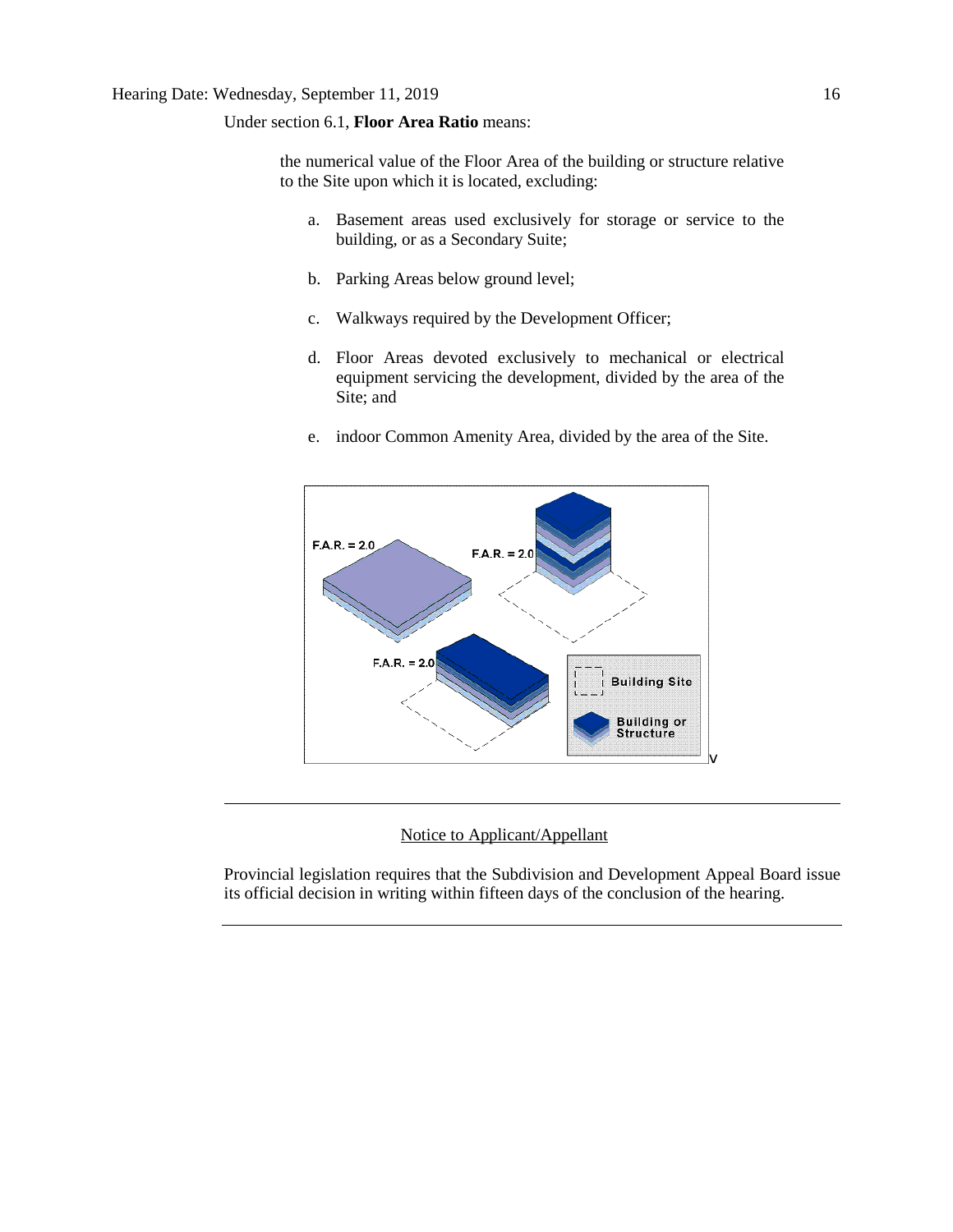| <b>Imonton</b>                                                                                                                                                                                          |                                                                                                                               | Project Number: 325100871-001<br><b>Application Date:</b><br><b>JUL 10, 2019</b><br>Printed:<br>August 13, 2019 at 3:19 PM<br>Page:<br>$1$ of $1$ |
|---------------------------------------------------------------------------------------------------------------------------------------------------------------------------------------------------------|-------------------------------------------------------------------------------------------------------------------------------|---------------------------------------------------------------------------------------------------------------------------------------------------|
|                                                                                                                                                                                                         | <b>Application for</b>                                                                                                        |                                                                                                                                                   |
|                                                                                                                                                                                                         | <b>Major Development Permit</b>                                                                                               |                                                                                                                                                   |
| This document is a Development Permit Decision for the development application described below.                                                                                                         |                                                                                                                               |                                                                                                                                                   |
| Applicant                                                                                                                                                                                               |                                                                                                                               | Property Address(es) and Legal Description(s)                                                                                                     |
|                                                                                                                                                                                                         | 11826 - 100 AVENUE NW                                                                                                         | Condo Common Area (Plan 8222325)                                                                                                                  |
|                                                                                                                                                                                                         | <b>Specific Address(es)</b>                                                                                                   |                                                                                                                                                   |
|                                                                                                                                                                                                         | Suite:                                                                                                                        | 1501, 11826 - 100 AVENUE NW                                                                                                                       |
|                                                                                                                                                                                                         | Suite:                                                                                                                        |                                                                                                                                                   |
|                                                                                                                                                                                                         | Building: 11826 - 100 AVENUE NW                                                                                               | 1502, 11826 - 100 AVENUE NW                                                                                                                       |
|                                                                                                                                                                                                         |                                                                                                                               |                                                                                                                                                   |
| <b>Scope of Application</b><br>To construct an addition (4.6 square meters) created by the exterior alteration to an existing Apartment House building (balcony<br>enclosure on 15th floor). (Carlisle) |                                                                                                                               |                                                                                                                                                   |
| <b>Permit Details</b>                                                                                                                                                                                   |                                                                                                                               |                                                                                                                                                   |
| Class of Permit:                                                                                                                                                                                        | <b>Contact Person:</b>                                                                                                        |                                                                                                                                                   |
| Gross Floor Area (sq.m.): 4.6                                                                                                                                                                           | Lot Grading Needed?: N                                                                                                        |                                                                                                                                                   |
| New Sewer Service Required:                                                                                                                                                                             | NumberOfMainFloorDwellings:                                                                                                   |                                                                                                                                                   |
| Site Area (sq. m.): 1961.13                                                                                                                                                                             | Stat. Plan Overlay/Annex Area: (none)                                                                                         |                                                                                                                                                   |
| I/We certify that the above noted details are correct.                                                                                                                                                  |                                                                                                                               |                                                                                                                                                   |
| Applicant signature:                                                                                                                                                                                    |                                                                                                                               |                                                                                                                                                   |
| <b>Development Application Decision</b><br>Refused                                                                                                                                                      |                                                                                                                               |                                                                                                                                                   |
| Issue Date: Aug 09, 2019 Development Authority: ANGELES, JOSELITO                                                                                                                                       |                                                                                                                               |                                                                                                                                                   |
| <b>Reason for Refusal</b>                                                                                                                                                                               | The maximum Floor Area Ratio (FAR) is 3.0 (Reference-: Oliver ARP, Area 7, Section 2).                                        |                                                                                                                                                   |
| Proposed: 4.93<br>Exceeds by: 1.93                                                                                                                                                                      |                                                                                                                               |                                                                                                                                                   |
| <b>Rights of Appeal</b>                                                                                                                                                                                 | The Applicant has the right of appeal within 21 days after the date on which the decision is made, as outlined in Section 683 |                                                                                                                                                   |
| through 689 of the Municipal Government Act.                                                                                                                                                            |                                                                                                                               |                                                                                                                                                   |
| Fees                                                                                                                                                                                                    |                                                                                                                               |                                                                                                                                                   |
| <b>Fee Amount</b>                                                                                                                                                                                       | <b>Amount Paid</b><br>Receipt#                                                                                                | <b>Date Paid</b>                                                                                                                                  |
| \$963.00<br>Major Dev. Application Fee                                                                                                                                                                  | \$963.00<br>05981227                                                                                                          | Jul 10, 2019                                                                                                                                      |
| <b>Total GST Amount:</b><br>\$0.00                                                                                                                                                                      |                                                                                                                               |                                                                                                                                                   |
| <b>Totals for Permit:</b><br>\$963.00                                                                                                                                                                   | \$963.00                                                                                                                      |                                                                                                                                                   |
|                                                                                                                                                                                                         |                                                                                                                               |                                                                                                                                                   |
|                                                                                                                                                                                                         | THIS IS NOT A PERMIT                                                                                                          |                                                                                                                                                   |
|                                                                                                                                                                                                         |                                                                                                                               |                                                                                                                                                   |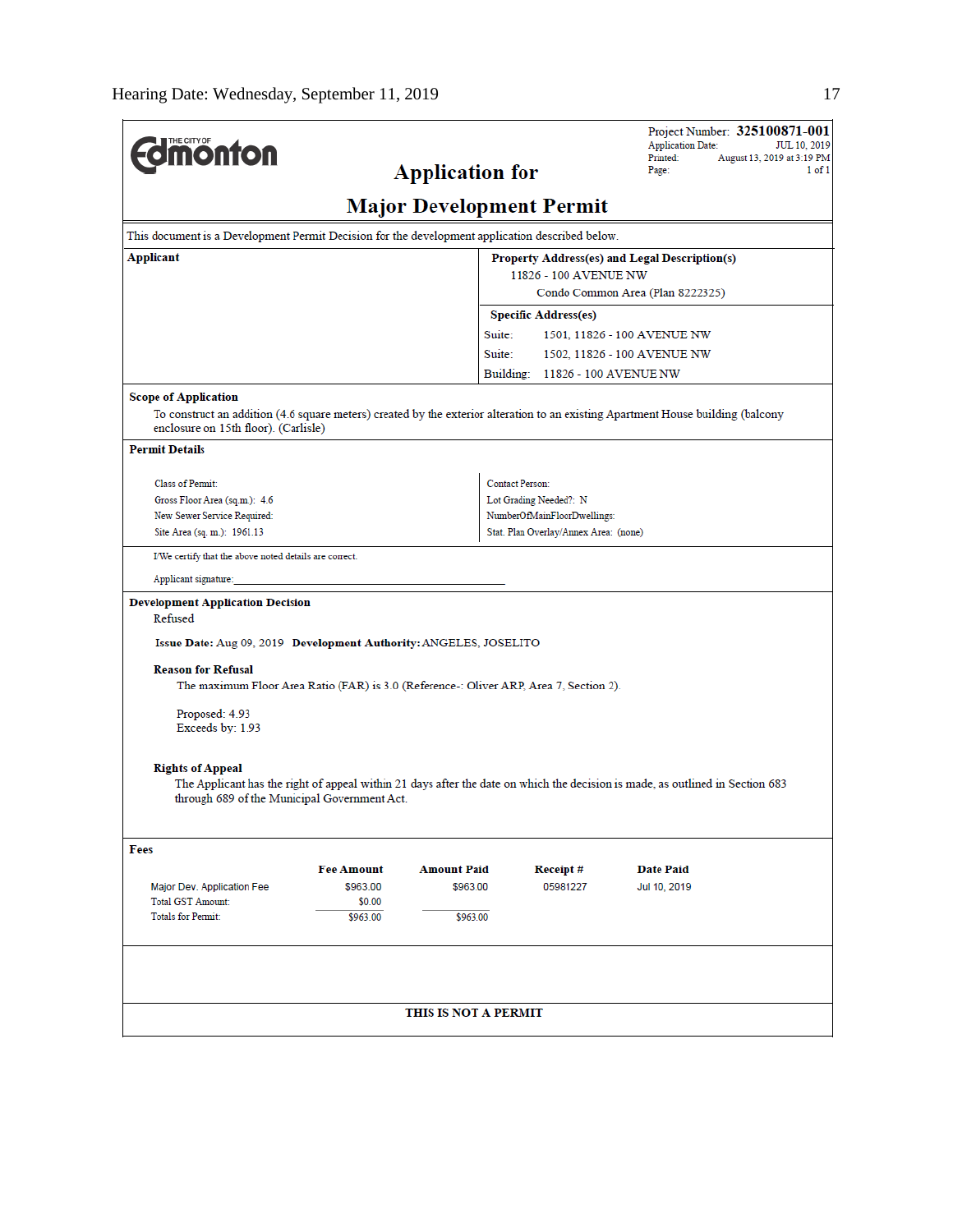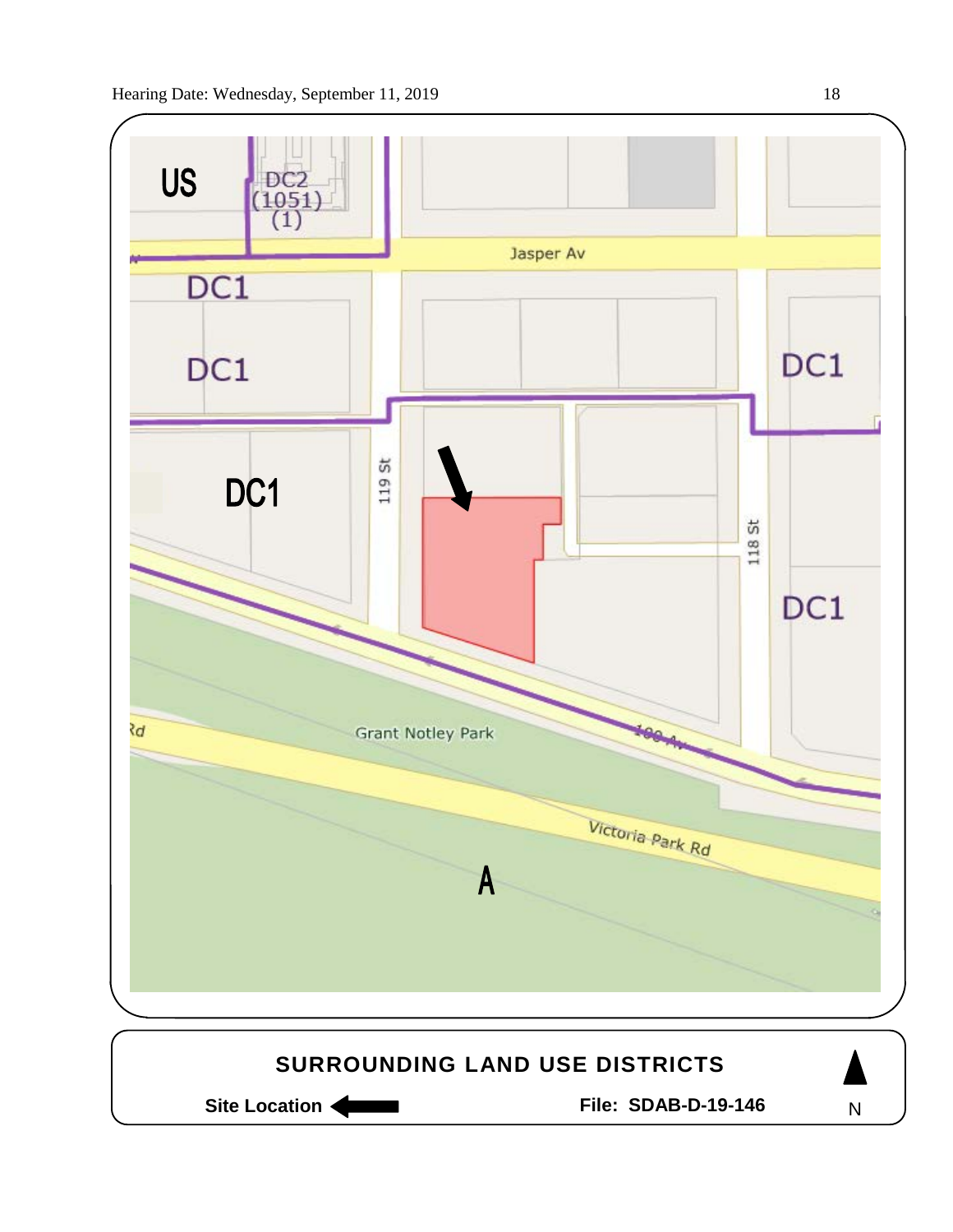#### AN APPEAL FROM THE DECISION OF THE DEVELOPMENT OFFICER BY AN ADJACENT PROPERTY OWNER

#### APPELLANT:

APPLICATION NO.: 309196698-001

APPLICATION TO: Construct a three storey addition to an existing Minor Impact Utility Services Use building (Street Railway Substation No. 600), and to change the Use to a mixed Use Commercial building to the basement floor - Specialty Food Services; main floor - one Restaurant and one General Retail Store; second floor - General Retail Stores; third floor - one Bar and Neighbourhood Pub with 54.1 square metres of Public Space and two Professional, Financial and Office Support Services Uses); and to construct exterior alterations on the Site (upgrading the concrete paving, adding benches and seating).

DECISION OF THE DEVELOPMENT AUTHORITY: Approved with conditions

DECISION DATE: July 19, 2019

DATE OF APPEAL: August 14, 2019

NOTIFICATION PERIOD: July 25, 2019 through August 15, 2019

RESPONDENT:

MUNICIPAL DESCRIPTION OF SUBJECT PROPERTY: 10643 - 124 Street NW

LEGAL DESCRIPTION: Plan RN22 Blk 24 Lot 2

OVERLAY: N/A

ZONE: DC1 Direct Development Control Provision (Charter Bylaw 18885)

STATUTORY PLAN: West Ingle Area Redevelopment Plan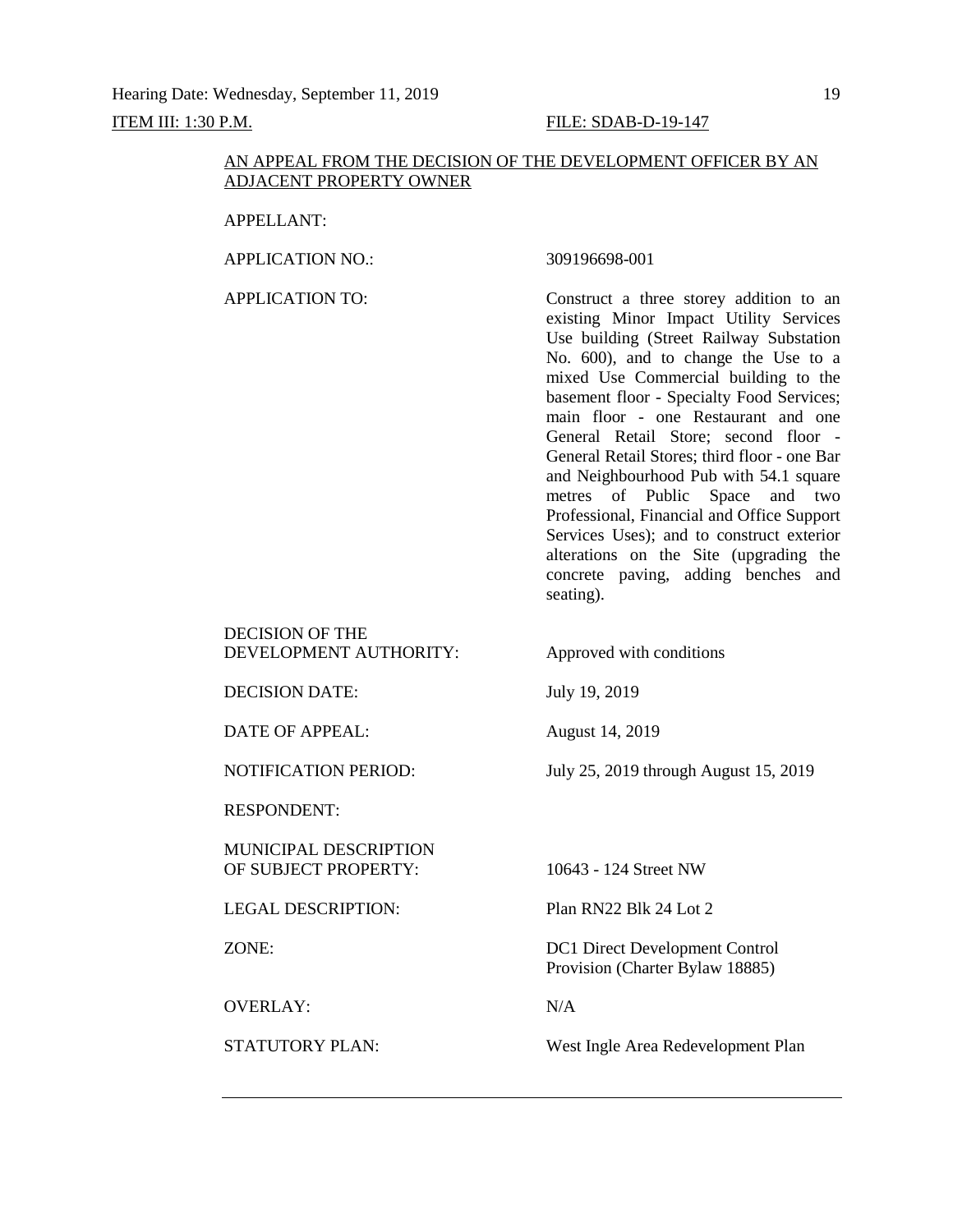### *Grounds for Appeal*

The Appellant provided the following reasons for appealing the decision of the Development Authority:

> The development's effect on my property regarding the potential for increased snow loading on the roof of my property.

And please consider Item 12 under Development Permit "Advisement".

# *General Matters*

# **Appeal Information:**

The *Municipal Government Act*, RSA 2000, c M-26 states the following:

#### **Grounds for Appeal**

**685(1)** If a development authority

- (a) fails or refuses to issue a development permit to a person,
- (b) issues a development permit subject to conditions, or
- (c) issues an order under section 645,

the person applying for the permit or affected by the order under section 645 may appeal to the subdivision and development appeal board.

**(2)** In addition to an applicant under subsection (1), any person affected by an order, decision or development permit made or issued by a development authority may appeal to the subdivision and development appeal board.

#### **Appeals**

**686(1)** A development appeal to a subdivision and development appeal board is commenced by filing a notice of the appeal, containing reasons, with the board,

- (a) in the case of an appeal made by a person referred to in section 685(1)
	- (i) with respect to an application for a development permit,
		- (A) within 21 days after the date on which the written decision is given under section 642, or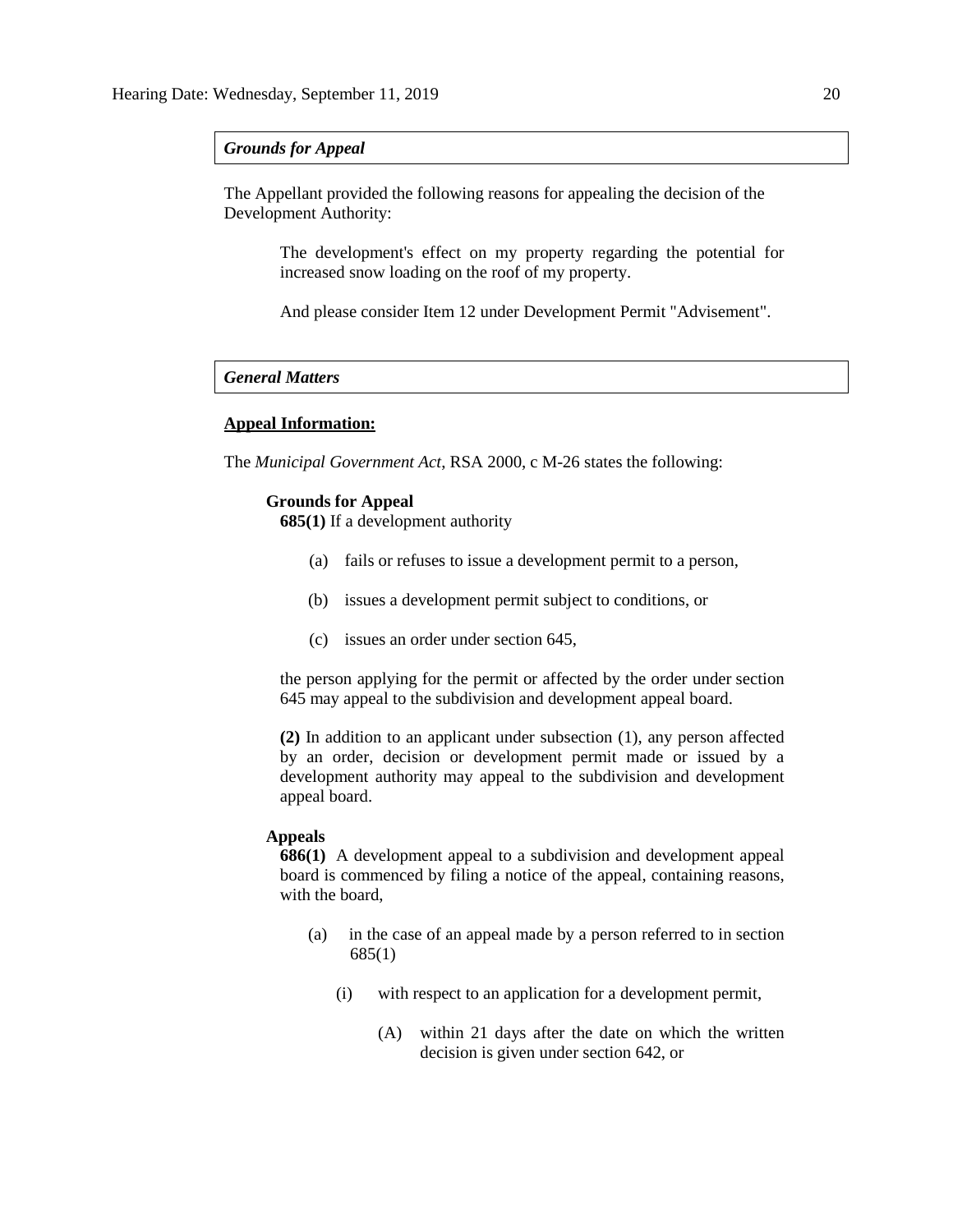- (B) if no decision is made with respect to the application within the 40-day period, or within any extension of that period under section 684, within 21 days after the date the period or extension expires,
- or
- (ii) with respect to an order under section 645, within 21 days after the date on which the order is made, or
- (b) in the case of an appeal made by a person referred to in section 685(2), within 21 days after the date on which the notice of the issuance of the permit was given in accordance with the land use bylaw.

**685(4)** Despite subsections (1), (2) and (3), if a decision with respect to a development permit application in respect of a direct control district

- (a) …
- (b) is made by a development authority, the appeal is limited to whether the development authority followed the directions of council, and if the subdivision and development appeal board finds that the development authority did not follow the directions it may, in accordance with the directions, substitute its decision for the development authority's decision.

# **General Provisions from** *DC1 Direct Development Control Provision (Charter Bylaw 18885):*

Under section 3.a, **Bars and Neighbourhood Pubs** is a **listed Use** in the **DC1 Direct Development Control Provision**.

Under section 3.i, **General Retail Stores** is a **listed Use** in the **DC1 Direct Development Control Provision**.

Under section 3.s, **Professional, Financial and Office Support Services** is a **listed Use** in the **DC1 Direct Development Control Provision**.

Under section 3.t, **Restaurants** is a **listed Use** in the **DC1 Direct Development Control Provision**.

Under section 3.u, **Specialty Food Services** is a **listed Use** in the **DC1 Direct Development Control Provision**.

Section 1 states that the **General Purpose** of the **DC1 Direct Development Control Provision** is "To accommodate the retention and adaptive reuse of the historic Street Railway Substation No. 600 building and the development of a new low-rise building with a limited range of commercial uses."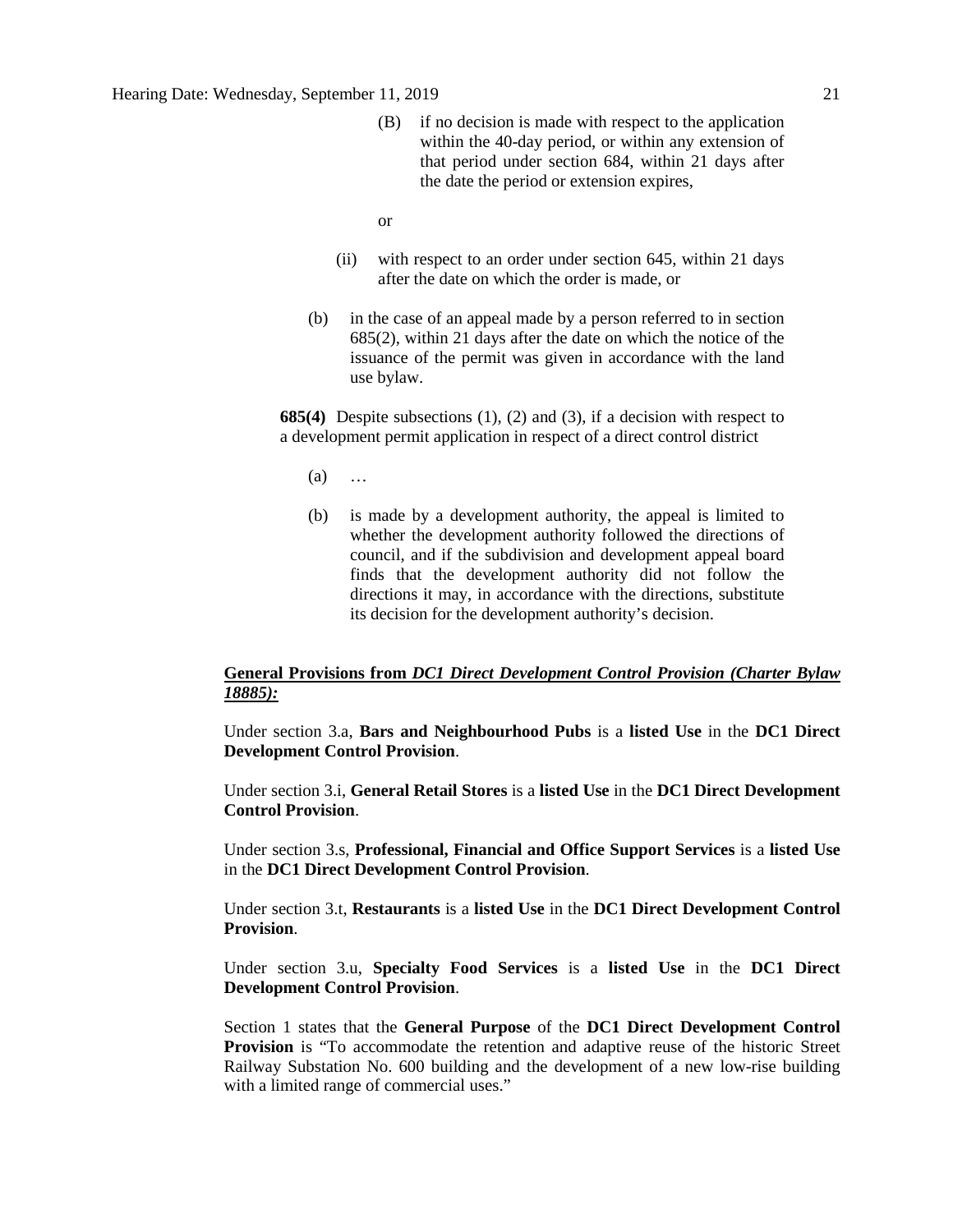#### **General Provisions from the** *Edmonton Zoning Bylaw:*

#### Under section 7.4(6), **Bars and Neighbourhood Pubs** means:

development where the primary purpose of the facility is the sale of alcoholic beverages to the public, for consumption within the premises or off the Site. This Use typically has a limited menu and minors are prohibited from patronizing the establishment during at least some portion of the hours of operation. Typical Uses include neighbourhood pubs, bars, and cocktail lounges. This Use does not include Cannabis Lounges.

#### Under section 7.4(24), **General Retail Stores** means:

development used for the retail or consignment sale of new goods or merchandise within an enclosed building, not including the sale of gasoline, heavy agricultural and industrial equipment, alcoholic beverages, or goods sold wholesale. Accessory Uses may include the assembly or repair of products sold on Site, or minor public services such as postal services or pharmacies. This Use does not include Aircraft Sales/Rentals, Automotive and Minor Recreation Vehicle Sales/Rentals, Cannabis Retail Sales, Flea Market, Gas Bars, Greenhouses, Plant Nurseries and Garden Centres, Pawn Stores, Liquor Stores, Major Service Stations, Minor Service Stations, Secondhand Stores, and Warehouse Sales.

#### Under section 7.4(43), **Professional, Financial and Office Support Services** means:

development primarily used for the provision of professional, management, administrative, consulting, and financial services, but does not include Health Services or Government Services. Typical Uses include: the offices of lawyers, accountants, engineers, and architects; offices for real estate and insurance firms; clerical, secretarial, employment, telephone answering, and similar office support services; and banks, credit unions, loan offices and similar financial Uses.

Under section 7.4(46), **Restaurants** means:

development where the primary purpose of the facility is the sale of prepared foods and beverages to the public, for consumption within the premises or off the Site. Minors are never prohibited from any portion of the establishment at any time during the hours of operation. This Use typically has a varied menu, with a fully equipped kitchen and preparation area, and includes fast food and family restaurants.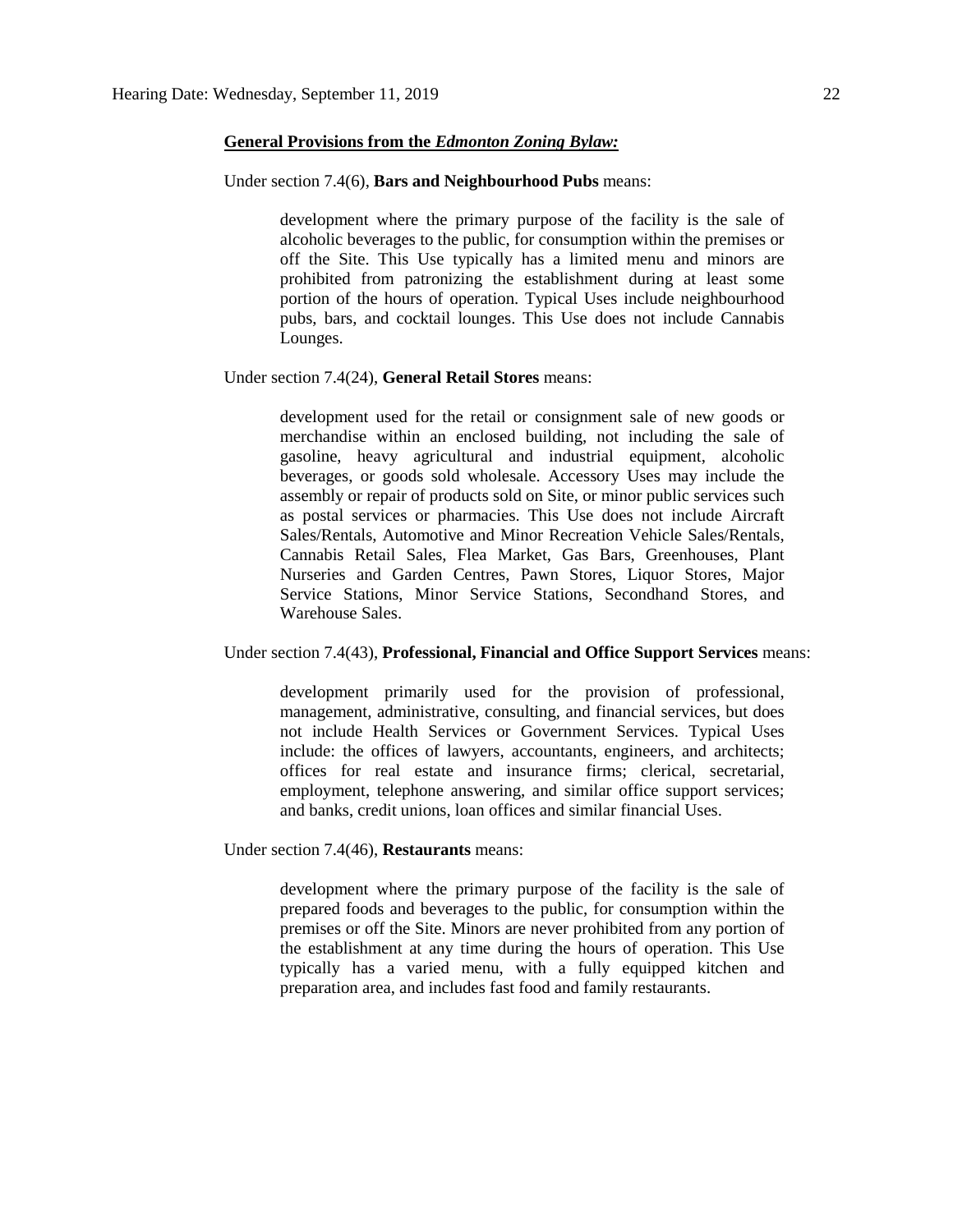Under section 7.4(48), **Specialty Food Services** means:

development where limited types of prepared foods and beverages, excluding alcoholic beverages, are offered for sale to the public, for consumption within the premises or off the Site. This Use typically relies primarily on walk-in clientele, and includes coffee, donut, bagel or sandwich shops, ice cream parlours, and dessert shops.

Notice to Applicant/Appellant

Provincial legislation requires that the Subdivision and Development Appeal Board issue its official decision in writing within fifteen days of the conclusion of the hearing.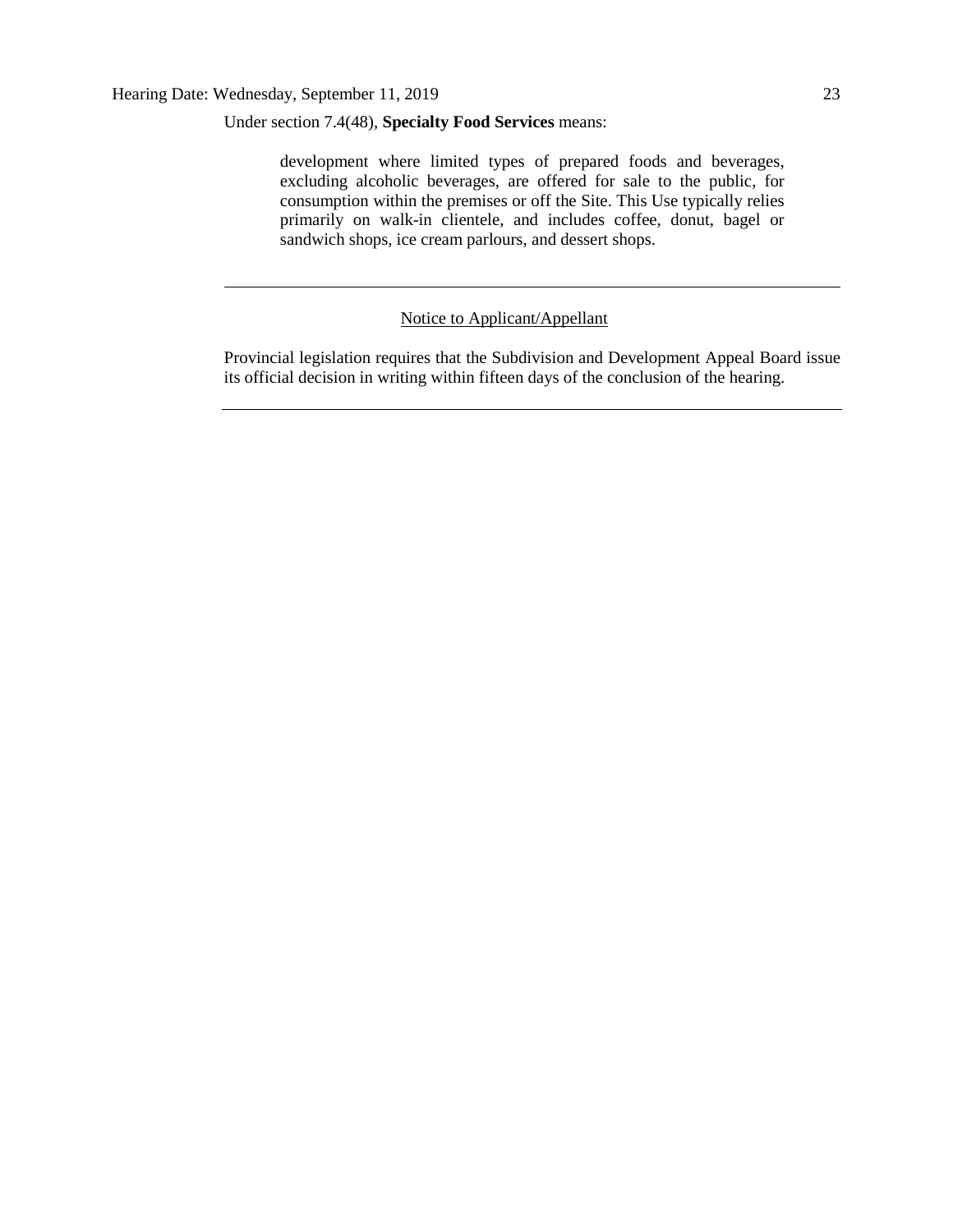| mom |
|-----|
|-----|

Project Number: 309196698-001 Application Date: MAR 25, 2019 August 14, 2019 at 2:19 PM Printed:  $1 of 5$ Page:

# **Major Development Permit**

This document is a record of a Development Permit application, and a record of the decision for the undertaking described below, subject to the limitations and conditions of this permit, of the Edmonton Zoning Bylaw 12800 as amended.

| <b>Applicant</b>                                                                                                                                     | <b>Property Address(es) and Legal Description(s)</b>                                                                                                                                                                                                                       |  |  |  |
|------------------------------------------------------------------------------------------------------------------------------------------------------|----------------------------------------------------------------------------------------------------------------------------------------------------------------------------------------------------------------------------------------------------------------------------|--|--|--|
|                                                                                                                                                      | 10643 - 124 STREET NW                                                                                                                                                                                                                                                      |  |  |  |
| <b>Scope of Permit</b><br>and to change the Use to a mixed Use Commercial building to the basement floor - Specialty Food Services; main floor - one | Plan RN22 Blk 24 Lot 2                                                                                                                                                                                                                                                     |  |  |  |
|                                                                                                                                                      | <b>Specific Address(es)</b>                                                                                                                                                                                                                                                |  |  |  |
|                                                                                                                                                      | Suite:<br>100, 10643 - 124 STREET NW                                                                                                                                                                                                                                       |  |  |  |
|                                                                                                                                                      | Suite:<br>10641 - 124 STREET NW                                                                                                                                                                                                                                            |  |  |  |
|                                                                                                                                                      | Suite:<br>10645 - 124 STREET NW                                                                                                                                                                                                                                            |  |  |  |
|                                                                                                                                                      | Suite:<br>10647 - 124 STREET NW                                                                                                                                                                                                                                            |  |  |  |
|                                                                                                                                                      | Suite:<br>201, 10643 - 124 STREET NW                                                                                                                                                                                                                                       |  |  |  |
|                                                                                                                                                      | Suite:<br>202, 10643 - 124 STREET NW                                                                                                                                                                                                                                       |  |  |  |
|                                                                                                                                                      | Suite:<br>203, 10643 - 124 STREET NW                                                                                                                                                                                                                                       |  |  |  |
|                                                                                                                                                      | Suite:<br>301, 10643 - 124 STREET NW                                                                                                                                                                                                                                       |  |  |  |
|                                                                                                                                                      | Suite:<br>302, 10643 - 124 STREET NW                                                                                                                                                                                                                                       |  |  |  |
|                                                                                                                                                      | Suite:<br>303, 10643 - 124 STREET NW                                                                                                                                                                                                                                       |  |  |  |
|                                                                                                                                                      | Entryway: 10641 - 124 STREET NW                                                                                                                                                                                                                                            |  |  |  |
|                                                                                                                                                      | Entryway: 10643 - 124 STREET NW                                                                                                                                                                                                                                            |  |  |  |
|                                                                                                                                                      | Entryway: 10645 - 124 STREET NW                                                                                                                                                                                                                                            |  |  |  |
|                                                                                                                                                      | Entryway: 10647 - 124 STREET NW                                                                                                                                                                                                                                            |  |  |  |
|                                                                                                                                                      | Building: 10643 - 124 STREET NW                                                                                                                                                                                                                                            |  |  |  |
|                                                                                                                                                      |                                                                                                                                                                                                                                                                            |  |  |  |
|                                                                                                                                                      | To construct a three storey addition to an existing Minor Impact Utility Services Use building (Street Railway Substation No. 600).                                                                                                                                        |  |  |  |
|                                                                                                                                                      | Restaurant and one General Retail Store; second floor - General Retail Stores; third floor - one Bar and Neighbourhood Pub with 54.1<br>m2 of Public Space and two Professional, Financial and Office Support Services Uses); and to construct exterior alterations on the |  |  |  |

of Public Space and two Professional, Fina cial and Office Supp Site (upgrading the concrete paving, adding benches and seating).

### **Permit Details**

| Class of Permit: Class B      | <b>Contact Person:</b>                             |
|-------------------------------|----------------------------------------------------|
| Gross Floor Area (sq.m.): 902 | Lot Grading Needed?: Y                             |
| New Sewer Service Required: Y | NumberOfMainFloorDwellings:                        |
| Site Area (sq. m.): 673       | Stat. Plan Overlay/Annex Area: Main Street Overlay |

I/We certify that the above noted details are correct.

Applicant signature:

#### **Development Permit Decision**

Approved

Issue Date: Jul 19, 2019 Development Authority: LOUIE, CINDY

#### **Subject to the Following Conditions**

PRIOR TO THE RELEASE OF DRAWINGS FOR BUILDING PERMIT REVIEW, the applicant or property owner shall: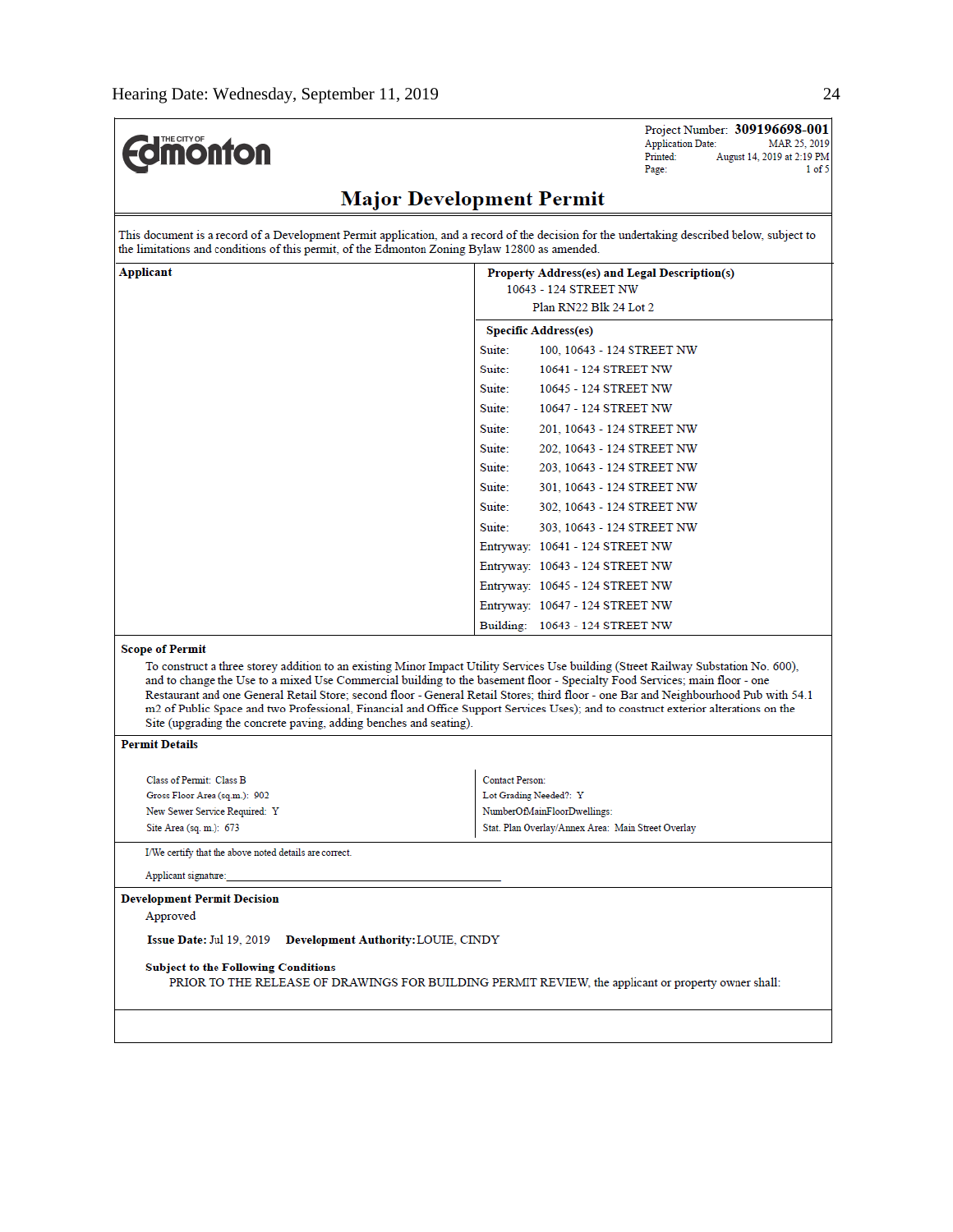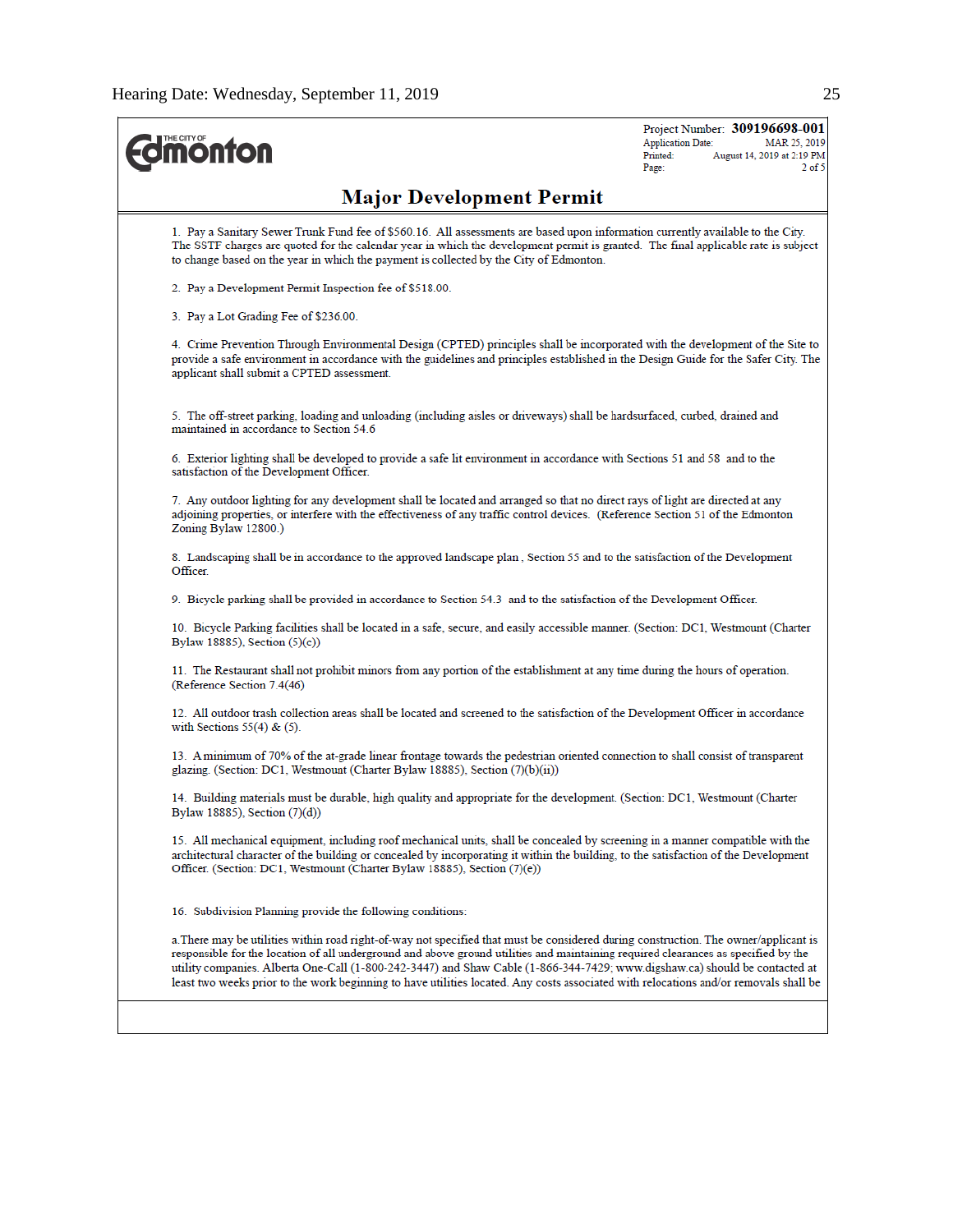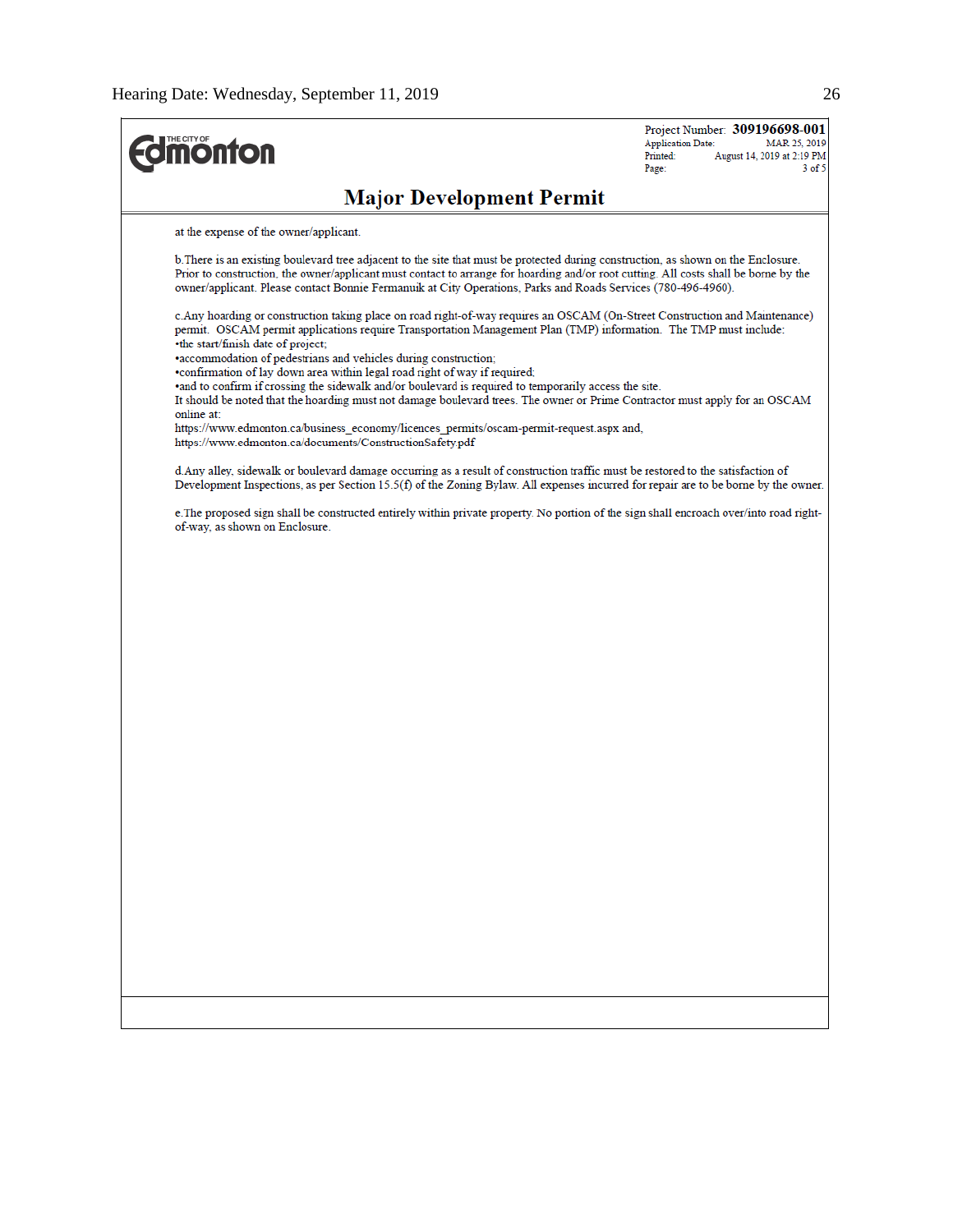| THE CITY OF<br><b>ionton</b>                                                                                                                                                                                                                                                                                                                                                                                                                                                                                                                                                                                                                                                                                      | Project Number: 309196698-001<br><b>Application Date:</b><br>MAR 25, 2019<br>Printed:<br>August 14, 2019 at 2:19 PM<br>4 of 5<br>Page: |
|-------------------------------------------------------------------------------------------------------------------------------------------------------------------------------------------------------------------------------------------------------------------------------------------------------------------------------------------------------------------------------------------------------------------------------------------------------------------------------------------------------------------------------------------------------------------------------------------------------------------------------------------------------------------------------------------------------------------|----------------------------------------------------------------------------------------------------------------------------------------|
| <b>Major Development Permit</b>                                                                                                                                                                                                                                                                                                                                                                                                                                                                                                                                                                                                                                                                                   |                                                                                                                                        |
| <b>Subject to the Following Advisements</b><br>Subdivision Planning provide the following advisements:                                                                                                                                                                                                                                                                                                                                                                                                                                                                                                                                                                                                            |                                                                                                                                        |
| 1. The proposed access from the site to the alley is acceptable to Subdivision Planning.                                                                                                                                                                                                                                                                                                                                                                                                                                                                                                                                                                                                                          |                                                                                                                                        |
| 2. A minimum of 3 off-street parking stalls have been provided, as included in the DC1, Bylaw 18611.                                                                                                                                                                                                                                                                                                                                                                                                                                                                                                                                                                                                              |                                                                                                                                        |
| 3. The pedestrian connection between 124 Street to the adjacent north-south alley, as shown on the Enclosure, is acceptable to<br>Subdivision planning.                                                                                                                                                                                                                                                                                                                                                                                                                                                                                                                                                           |                                                                                                                                        |
| 4. The location of the screened waste enclosure, as shown on the Enclosure, is acceptable to Subdivision Planning.                                                                                                                                                                                                                                                                                                                                                                                                                                                                                                                                                                                                |                                                                                                                                        |
| <b>NOTES:</b>                                                                                                                                                                                                                                                                                                                                                                                                                                                                                                                                                                                                                                                                                                     |                                                                                                                                        |
| 5. A Building Permit is Required for any construction or change in use of a building. For a building permit, and prior to the Plans<br>Examination review, you require construction drawings and the payment of fees. Please contact the 311 Call Centre for further<br>information.                                                                                                                                                                                                                                                                                                                                                                                                                              |                                                                                                                                        |
| 6. This Development Permit is not a Business Licence. A separate application must be made for a Business Licence.                                                                                                                                                                                                                                                                                                                                                                                                                                                                                                                                                                                                 |                                                                                                                                        |
| 7. This Development Permit is NOT valid until the Notification Period expires in accordance to Section 21.1. (Reference Section<br>17.1)                                                                                                                                                                                                                                                                                                                                                                                                                                                                                                                                                                          |                                                                                                                                        |
| 8. An approved Development Permit means that the proposed development has been reviewed only against the provisions of the<br>Edmonton Zoning Bylaw. It does not remove obligations to conform with other legislation, bylaws or land title instruments such as<br>the Municipal Government Act, the ERCB Directive 079, the Edmonton Safety Codes Permit Bylaw or any caveats, covenants or<br>easements that might be attached to the Site.                                                                                                                                                                                                                                                                     |                                                                                                                                        |
| 9. A Comprehensive Sign Design Plan was submitted. Signs require separate Development Applications.                                                                                                                                                                                                                                                                                                                                                                                                                                                                                                                                                                                                               |                                                                                                                                        |
| 10. The applicant/owner is responsible for ensuring that the proposed development does not encroach on or impair the operation of<br>any existing hydrants and/or valves that are located either in the boulevard, sidewalk, or the street. If a conflict exists then it will be<br>responsibility of the applicant/owner to rectify the problem by:<br>1) redesign of the proposed development followed by a resubmission for approval to the City or,<br>2) relocation of the utility which is to be done by the City staff at the sole expense of the applicant/owner.<br>For further information, please contact the Drainage Branch of the Asset Management and Public Works Department at 780-496-<br>5460. |                                                                                                                                        |
| 11. The City of Edmonton does not conduct independent environmental checks of land within the City. If you are concerned about<br>the suitability of this property for any purpose, you should conduct your own tests and reviews. The City of Edmonton, in issuing<br>this Development Permit, makes no representations and offers no warranties as to the suitability of the property for any purpose or<br>as to the presence or absence of any environmental contaminants on the property.                                                                                                                                                                                                                    |                                                                                                                                        |
| 12. Council relayed a concern from the property owner to the immediate north that all Safety Codes approvals recognize the impact<br>of possible snow loads, if the development under Bylaw 18885 ever occurs. Contact Safety Codes to discuss and provide plans of<br>how to mitigate snow loads at Building Permit application stage.                                                                                                                                                                                                                                                                                                                                                                           |                                                                                                                                        |
| <b>Rights of Appeal</b><br>This approval is subject to the right of appeal as outlined in Chapter 24, Section 683 through 689 of the Municipal Government<br>Amendment Act.                                                                                                                                                                                                                                                                                                                                                                                                                                                                                                                                       |                                                                                                                                        |
| <b>Notice Period Begins: Jul 25, 2019</b><br><b>Ends:</b> Aug 15, 2019                                                                                                                                                                                                                                                                                                                                                                                                                                                                                                                                                                                                                                            |                                                                                                                                        |
|                                                                                                                                                                                                                                                                                                                                                                                                                                                                                                                                                                                                                                                                                                                   |                                                                                                                                        |
|                                                                                                                                                                                                                                                                                                                                                                                                                                                                                                                                                                                                                                                                                                                   |                                                                                                                                        |
|                                                                                                                                                                                                                                                                                                                                                                                                                                                                                                                                                                                                                                                                                                                   |                                                                                                                                        |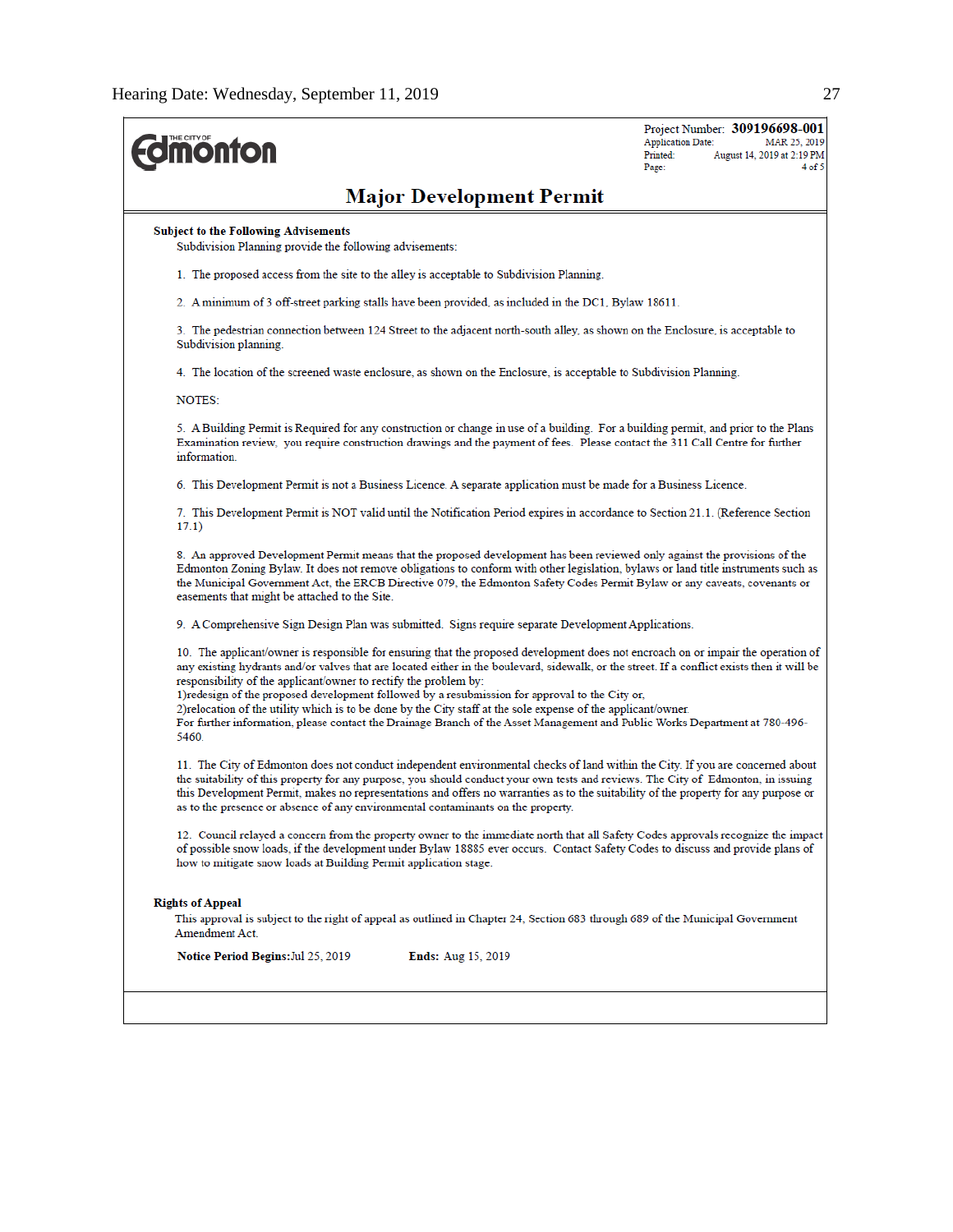$\overline{a}$ 

| <b>Major Development Permit</b><br>Fees<br><b>Fee Amount</b><br><b>Amount Paid</b><br><b>Date Paid</b><br><b>Receipt#</b><br>Dev. Application Fee for GFA<br>\$490.00<br>\$392.00<br>05736076<br>Mar 25, 2019<br>Major Dev. Application Fee<br>Mar 25, 2019<br>\$963.00<br>\$963.00<br>05736076<br>Development Permit Inspection Fee<br>\$518.00<br>Sanitary Sewer Trunk Fund 2012+<br>\$560.16<br>Lot Grading Fee<br>\$236.00<br><b>Total GST Amount:</b><br>\$0.00<br><b>Totals for Permit:</b><br>\$2,767.16<br>\$1,355.00<br>$($1,412.16$ outstanding) | <b>difficination</b> |  | Project Number: 309196698-001<br><b>Application Date:</b><br>Printed:<br>August 14, 2019 at 2:19 PM<br>Page: | MAR 25, 2019<br>$5$ of $5$ |
|------------------------------------------------------------------------------------------------------------------------------------------------------------------------------------------------------------------------------------------------------------------------------------------------------------------------------------------------------------------------------------------------------------------------------------------------------------------------------------------------------------------------------------------------------------|----------------------|--|--------------------------------------------------------------------------------------------------------------|----------------------------|
|                                                                                                                                                                                                                                                                                                                                                                                                                                                                                                                                                            |                      |  |                                                                                                              |                            |
|                                                                                                                                                                                                                                                                                                                                                                                                                                                                                                                                                            |                      |  |                                                                                                              |                            |
|                                                                                                                                                                                                                                                                                                                                                                                                                                                                                                                                                            |                      |  |                                                                                                              |                            |
|                                                                                                                                                                                                                                                                                                                                                                                                                                                                                                                                                            |                      |  |                                                                                                              |                            |
|                                                                                                                                                                                                                                                                                                                                                                                                                                                                                                                                                            |                      |  |                                                                                                              |                            |
|                                                                                                                                                                                                                                                                                                                                                                                                                                                                                                                                                            |                      |  |                                                                                                              |                            |
|                                                                                                                                                                                                                                                                                                                                                                                                                                                                                                                                                            |                      |  |                                                                                                              |                            |
|                                                                                                                                                                                                                                                                                                                                                                                                                                                                                                                                                            |                      |  |                                                                                                              |                            |
|                                                                                                                                                                                                                                                                                                                                                                                                                                                                                                                                                            |                      |  |                                                                                                              |                            |
|                                                                                                                                                                                                                                                                                                                                                                                                                                                                                                                                                            |                      |  |                                                                                                              |                            |
|                                                                                                                                                                                                                                                                                                                                                                                                                                                                                                                                                            |                      |  |                                                                                                              |                            |